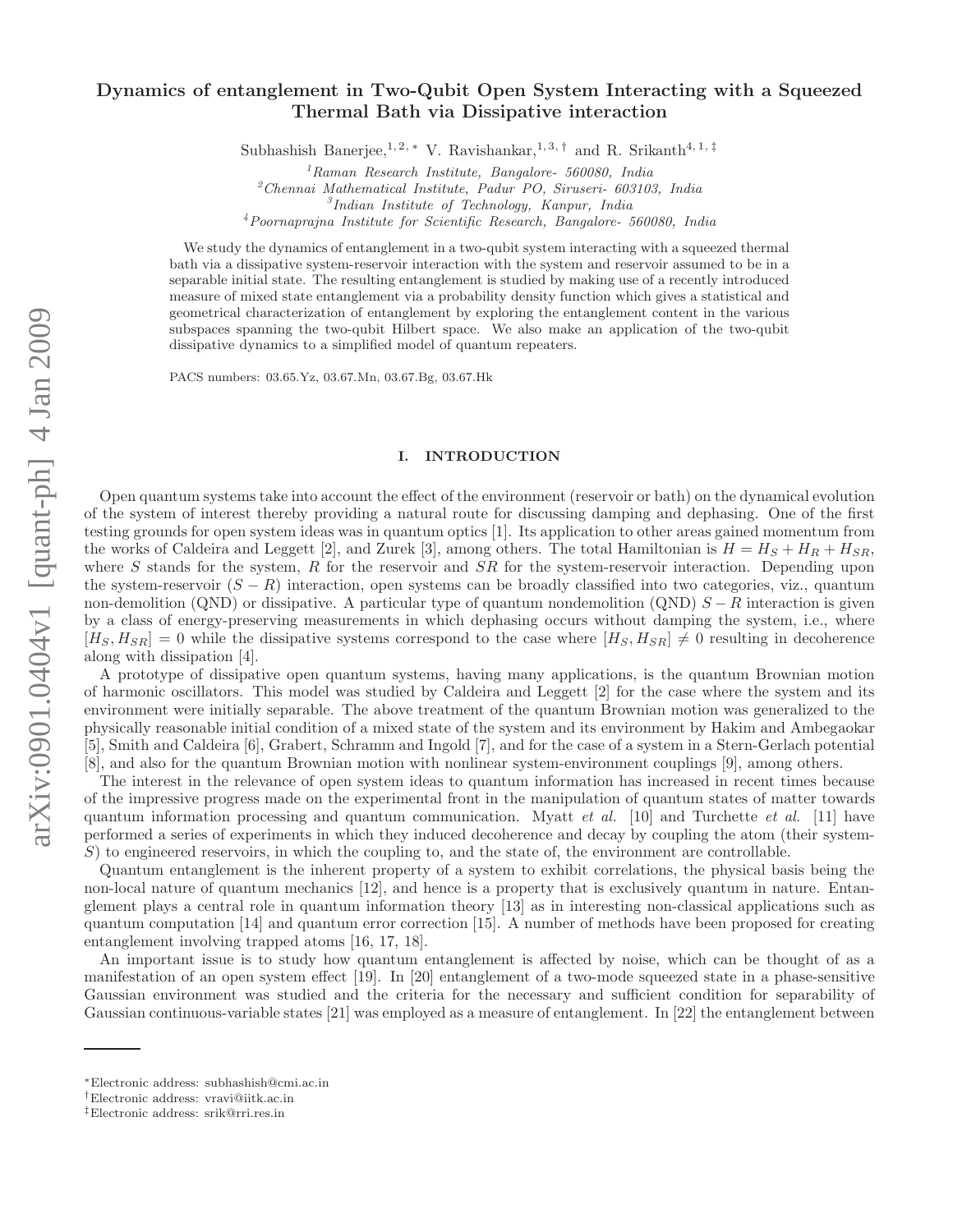charge qubits induced by a common dissipative environment was analyzed using concurrence as the measure. Some recent experimental investigations on the influence of decoherence on the dynamics of entanglement have been made in [23, 24]. In a related work [25], this issue was taken up with the noise coming from the effect of the environment modelled by a QND  $S - R$  interaction. Here we complement this program by studying the effect of noise, modelled by a dissipative  $S - R$  interaction with the reservoir in an initial squeezed-thermal state [4, 26], on the entanglement evolution between two spatially separated (and initially uncorrelated) qubits, brought out by interaction with the bath. This would be of relevance to evaluate the performance of two-qubit gates in practical quantum information processing systems.

Since we are dealing here with a two qubit system which very rapidly evolves into a mixed state, a study of entanglement would necessarily involve a measure of entanglement for mixed states. Entanglement of a bipartite system in a pure state is unambigious and well defined. However, mixed state entanglement (MSE) is not so well defined. Thus, although a number of criteria such as entanglement of formation [27, 28, 29] and separability [30] exist, there is a realization [27] that a single quantity is inadequate to describe MSE. This was the principal motivation for the development of a new prescription of MSE [31] in which it is characterized not as a function, but as a probability density function (PDF). The known prescriptions such as concurrence and negativity emerge as particular parameters that characterize the probability density. We will principally make use of this measure in our study of entanglement in the two-qubit system.

The plan of the paper is as follows. In Section II, we recapitulate for consistency, the recently developed entanglement measure of MSE [31]. In Section III, the master equation describing the dynamical evolution of the two-qubit system interacting with a squeezed thermal bath, via a dissipative  $S - R$  interaction, is given which is then used in Section IV, to study in detail the dynamics of the system interacting with a vacuum bath with zero bath squeezing in Section  $IV(A)$  and with a general squeezed thermal bath in Section IV(B). Section V deals with the entanglement analysis of the two-qubit open system using the PDF as a measure of entanglement. We compare it with the usual measure of MSE, concurrence. We dwell on the scenarios where the two qubits effectively interact via localized  $S-R$  interactions, called the independent decoherence model, as also when they interact collectively with the bath, called the collective decoherence model. In Section VI, we make a brief application of the model to practical quantum communication, in the form of a quantum repeater [32, 33]. In Section VII, we make our conclusions.

# II. CHARACTERIZATION OF MIXED STATE ENTANGLEMENT THROUGH A PROBABILITY DENSITY FUNCTION

Here we briefly recapitulate the characterization of mixed state entanglement (MSE) through a PDF as developed in [31]. As pointed out in the Introduction, the above criterion was evolved from the motivation that for the characterization of MSE, a single parameter is inadequate. The basic idea is to express the PDF of entanglement of a given system density matrix (in this case, a two-qubit) in terms of a weighted sum over the PDF's of projection operators spanning the full Hilbert space of the system density matrix. The PDF of a system in a state which is a projection operator  $\rho = \frac{1}{M} \Pi_M$  of rank M is defined as:

$$
\mathcal{P}_{\Pi_M}(\mathcal{E}) = \frac{\int d\mathcal{H}_{\Pi_M} \delta(\mathcal{E}_{\psi} - \mathcal{E})}{\int d\mathcal{H}_{\Pi_M}},\tag{1}
$$

where  $\int d\mathcal{H}_{\Pi_M}$  is the volume measure for  $\mathcal{H}_{\Pi_M}$ , which is the subspace spanned by  $\Pi_M$ . The volume measure is determined by the invariant Haar measure associated with the group of automorphisms of  $\int d\mathcal{H}_{\Pi_M}$ , modulo the stabilizer group of the reference state generating  $\mathcal{H}_{\Pi_M}$ . Thus for a one dimensional projection operator, representing a pure state, the group of automorphisms consists of only the identity element and the PDF is simply given by the Dirac delta. Indeed, if  $\rho = \Pi_1 \equiv |\psi\rangle\langle\psi|$ , the PDF has the form  $\mathcal{P}_{\rho}(\mathcal{E}) = \delta(\mathcal{E} - \mathcal{E}_{\psi})$  thereby resulting in the description of pure state entanglement, as expected, by a single number. The entanglement density of a system in a general mixed state  $\rho$  is given by resolving it in terms of nested projection operators with appropriate weights as

$$
\rho = (\lambda_1 - \lambda_2)\Pi_1 + (\lambda_2 - \lambda_3)\Pi_2 + \dots + (\lambda_{N-1} - \lambda_N)\Pi_{N-1} + \lambda_N\Pi_N
$$
  
\n
$$
\equiv \sum_{M=1}^{N} \Lambda_M\Pi_M,
$$
\n(2)

where the projections are  $\Pi_M = \sum_{j=1}^M |\psi_j\rangle\langle\psi_j|$ , with  $M = 1, 2, ..., N$  and the eigenvalues  $\lambda_1 \geq \lambda_2 \geq ...$ , i.e., the eigenvalues are arranged in a non-increasing fashion. Thus the PDF for the entanglement of  $\rho$  is given by

$$
\mathcal{P}_{\rho}(\mathcal{E}) = \sum_{M=1}^{N} \omega_M \mathcal{P}_{\Pi_M}(\mathcal{E}),\tag{3}
$$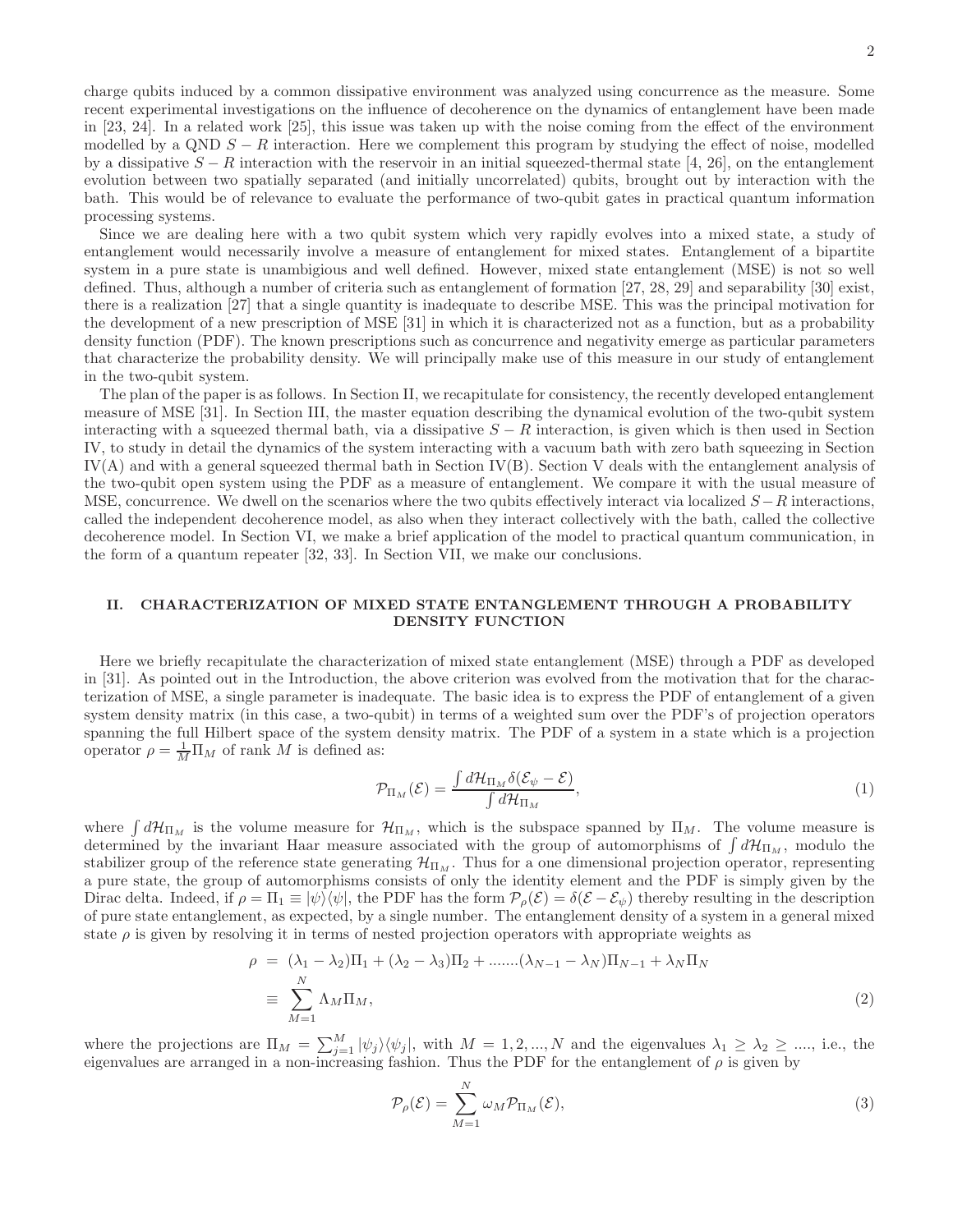where the weights of the respective projections  $\mathcal{P}_{\Pi_M}(\mathcal{E})$  are given by  $\omega_M = \Lambda_M/\lambda_1$ . For a two qubit system, the density matrix would be represented as a nested sum over four projection operators,  $\Pi_1$ ,  $\Pi_2$ ,  $\Pi_3$ ,  $\Pi_4$  corresponding to one, two, three and four dimensional projections, respectively, with  $\Pi_1$  corresponding to a pure state and  $\Pi_4$  corresponding to a a uniformly mixed state, is a multiple of the identity operator. The most interesting structure is present in  $\Pi_2$ , the two-dimensional projection, which is characterized by three parameters, viz.  $\mathcal{E}_{cusp}$ , the entanglement at which the PDF diverges,  $\mathcal{E}_{max}$ , the maximum entanglement allowed and  $\mathcal{P}_2(\mathcal{E}_{max})$ , the PDF corresponding to  $\mathcal{E}_{max}$ . The three dimensional projection  $\Pi_3$  is characterized by the parameter  $\mathcal{E}_\perp$ , which parametrizes a discontunity in the entanglement density function curve. By virtue of the convexity of the sum over the nested projections (2), it can be seen that the concurrence of any state  $\rho$  is given by the inequality  $\mathcal{C}_{\rho} \leq (\lambda_1 - \lambda_2)\mathcal{C}_{\Pi_1} + (\lambda_2 - \lambda_3)\mathcal{C}_{\Pi_2}$ . Thus while the concurrence for a three and four dimensional projection is identically zero, through the PDF one is able to make a statement about the entanglement content of these spaces. The fact that the PDF (3) enables us to study entanglement of a physical state by exploiting the richness inherent in the subspaces spanned by the system Hilbert space makes it an attractive statistical and geometric characterization of entanglement, of which an explicit illustration is made in Section V.

## III. TWO-QUBIT DISSIPATIVE INTERACTION WITH A SQUEEZED THERMAL BATH

We consider the Hamiltonian, describing the dissipative interaction of N qubits (two-level atomic system) with the bath (modelled as a 3-D electromagnetic field (EMF)) via the dipole interaction as [34]

$$
H = H_S + H_R + H_{SR}
$$
  
=  $\sum_{n=1}^{N} \hbar \omega_n S_n^z + \sum_{\vec{k}s} \hbar \omega_k (b_{\vec{k}s}^{\dagger} b_{\vec{k}s} + 1/2) - i\hbar \sum_{\vec{k}s} \sum_{n=1}^{N} [\vec{\mu}_n \cdot \vec{g}_{\vec{k}s}(\vec{r}_n)(S_n^+ + S_n^-) b_{\vec{k}s} - h.c.].$  (4)

Here  $\vec{\mu}_n$  are the transition dipole moments, dependent on the different atomic positions  $\vec{r}_n$  and

$$
S_n^+ = |e_n\rangle\langle g_n|, \ S_n^- = |g_n\rangle\langle e_n|,\tag{5}
$$

are the dipole raising and lowering operators satisfying the usual commutation relations and

$$
S_n^z = \frac{1}{2} (|e_n\rangle\langle e_n| - |g_n\rangle\langle g_n|),\tag{6}
$$

is the energy operator of the *n*th atom, while  $b^{\dagger}_{\bar{i}}$  $\bar{k}_s$ ,  $b_{\vec{k}s}$  are the creation and annihilation operators of the field mode (bath)  $\vec{k}s$  with the wave vector  $\vec{k}$ , frequency  $\omega_k$  and polarization index  $s = 1, 2$  with the system-reservoir (S-R) coupling constant

$$
\vec{g}_{\vec{k}s}(\vec{r}_n) = \left(\frac{\omega_k}{2\varepsilon\hbar V}\right)^{1/2} \vec{e}_{\vec{k}s} e^{i\vec{k} \cdot r_n}.\tag{7}
$$

Here V is the normalization volume and  $\vec{e}_{\vec{k}s}$  is the unit polarization vector of the field. It can be seen from Eq. (7) that the S-R coupling constant is dependent on the atomic position  $r_n$ . This leads to a number of interesting dynamical aspects, as seen below. From now we will concentrate on the case of two qubits. Assuming separable initial conditions, and taking a trace over the bath the reduced density matrix of the qubit system in the interaction picture and in the usual Born-Markov, rotating wave approximation (RWA) is obtained as [34]

$$
\frac{d\rho}{dt} = -\frac{i}{\hbar} [H_{\tilde{S}}, \rho] - \frac{1}{2} \sum_{i,j=1}^{2} \Gamma_{ij} [1 + \tilde{N}] (\rho S_i^+ S_j^- + S_i^+ S_j^- \rho - 2S_j^- \rho S_i^+ ) \n- \frac{1}{2} \sum_{i,j=1}^{2} \Gamma_{ij} \tilde{N} (\rho S_i^- S_j^+ + S_i^- S_j^+ \rho - 2S_j^+ \rho S_i^-) + \frac{1}{2} \sum_{i,j=1}^{2} \Gamma_{ij} \tilde{M} (\rho S_i^+ S_j^+ + S_i^+ S_j^+ \rho - 2S_j^+ \rho S_i^+ ) \n+ \frac{1}{2} \sum_{i,j=1}^{2} \Gamma_{ij} \tilde{M}^* (\rho S_i^- S_j^- + S_i^- S_j^- \rho - 2S_j^- \rho S_i^- ).
$$
\n(8)

In Eq. (8)

$$
\tilde{N} = N_{\text{th}}(\cosh^2(r) + \sinh^2(r)) + \sinh^2(r),\tag{9}
$$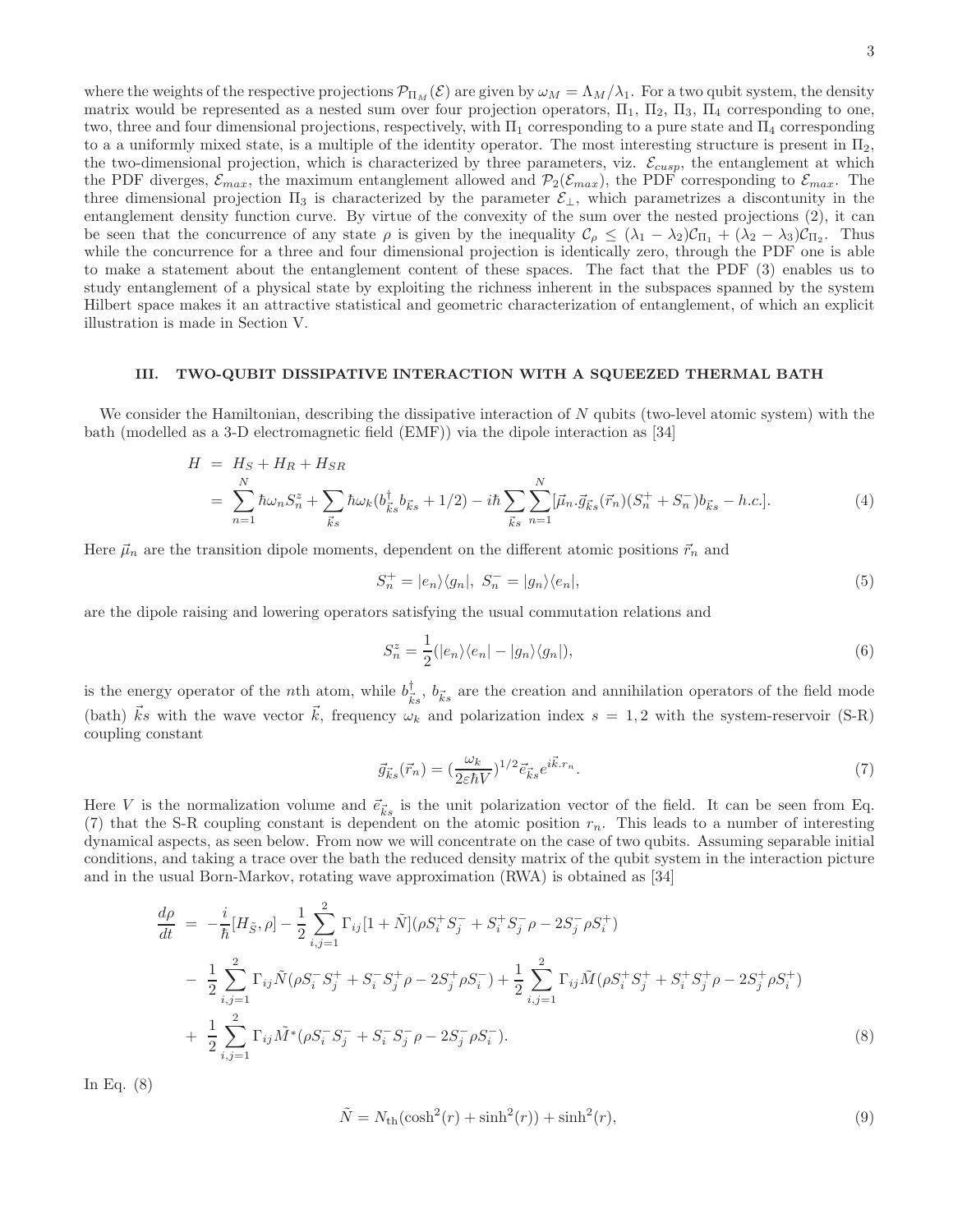$$
4\phantom{1}
$$

$$
\tilde{M} = -\frac{1}{2}\sinh(2r)e^{i\Phi}(2N_{\text{th}} + 1) \equiv Re^{i\Phi(\omega_0)},\tag{10}
$$

with

$$
\omega_0 = \frac{\omega_1 + \omega_2}{2},\tag{11}
$$

and

$$
N_{\rm th} = \frac{1}{e^{\frac{\hbar \omega}{k_B T}} - 1}.
$$
\n(12)

Here  $N_{\text{th}}$  is the Planck distribution giving the number of thermal photons at the frequency  $\omega$  and r,  $\Phi$  are squeezing parameters. The analogous case of a thermal bath without squeezing can be obtained from the above expressions by setting these squeezing parameters to zero, while setting the temperature  $(T)$  to zero one recovers the case of the vacuum bath. Eq. (8), for a single qubit case, can be solved using the Bloch vector formalism (cf. [19], [35]) and also in the superoperator formalism [36]. Here the assumption of perfect matching of the squeezed modes to the modes of the EMF is made along with, the squeezing bandwidth being much larger than the atomic linewidths. Also, the squeezing carrier frequency is taken to be tuned in resonance with the atomic frequencies.

In Eq. (8),

$$
H_{\tilde{S}} = \hbar \sum_{n=1}^{2} \omega_n S_n^z + \hbar \sum_{\substack{i,j \\ (i \neq j)}}^{2} \Omega_{ij} S_i^+ S_j^-, \qquad (13)
$$

where

$$
\Omega_{ij} = \frac{3}{4} \sqrt{\Gamma_i \Gamma_j} \left[ -[1 - (\hat{\mu} \cdot \hat{r}_{ij})^2] \frac{\cos(k_0 r_{ij})}{k_0 r_{ij}} + [1 - 3(\hat{\mu} \cdot \hat{r}_{ij})^2] \right] \times \left[ \frac{\sin(k_0 r_{ij})}{(k_0 r_{ij})^2} + \frac{\cos(k_0 r_{ij})}{(k_0 r_{ij})^3} \right].
$$
\n(14)

Here  $\hat{\mu} = \hat{\mu}_1 = \hat{\mu}_2$  and  $\hat{r}_{ij}$  are unit vectors along the atomic transition dipole moments and  $\vec{r}_{ij} = \vec{r}_i - \vec{r}_j$ , respectively. Also  $k_0 = \omega_0/c$ , with  $\omega_0$  being as in Eq. (11),  $r_{ij} = |\vec{r}_{ij}|$ . The wavevector  $k_0 = 2\pi/\lambda_0$ ,  $\lambda_0$  being the resonant wavelength, occuring in the term  $k_0r_{ij}$  sets up a length scale into the problem depending upon the ratio  $r_{ij}/\lambda_0$ . This is thus the ratio between the interatomic distance and the resonant wavelength, allowing for a discussion of the dynamics in two regimes: (A). independent decoherence where  $k_0.r_{ij} \sim \frac{r_{ij}}{\lambda_0}$  $\frac{\sum_{i,j}}{\lambda_0} \geq 1$  and (B). collective decoherence where  $k_0.r_{ij} \sim \frac{r_{ij}}{\lambda_0} \to 0$ . The case (B) of collective decoherence would arise when the qubits are close enough for them to feel the bath collectively or when the bath has a long correlation length (set by the resonant wavelength  $\lambda_0$ ) in comparison to the interqubit separation  $r_{ij}$ .  $\Omega_{ij}$  (14) is a collective coherent effect due to the multi-qubit interaction and is mediated via the bath through the terms

$$
\Gamma_i = \frac{\omega_i^3 \mu_i^2}{3\pi \varepsilon \hbar c^3}.\tag{15}
$$

The term  $\Gamma_i$  is present even in the case of single-qubit dissipative system bath interaction [35, 36] and is the spontaneous emission rate, while

$$
\Gamma_{ij} = \Gamma_{ji} = \sqrt{\Gamma_i \Gamma_j} F(k_0 r_{ij}),\tag{16}
$$

where  $i \neq j$  with

$$
F(k_0r_{ij}) = \frac{3}{2} \left[ [1 - (\hat{\mu}.\hat{r}_{ij})^2] \frac{\sin(k_0r_{ij})}{k_0r_{ij}} + [1 - 3(\hat{\mu}.\hat{r}_{ij})^2] \times \left[ \frac{\cos(k_0r_{ij})}{(k_0r_{ij})^2} - \frac{\sin(k_0r_{ij})}{(k_0r_{ij})^3} \right] \right].
$$
\n(17)

 $\Gamma_{ij}$  (16) is the collective incoherent effect due to the dissipative multi-qubit interaction with the bath. For the case of identical qubits, as considered here,  $\Omega_{12} = \Omega_{21}$ ,  $\Gamma_{12} = \Gamma_{21}$  and  $\Gamma_1 = \Gamma_2 = \Gamma$ .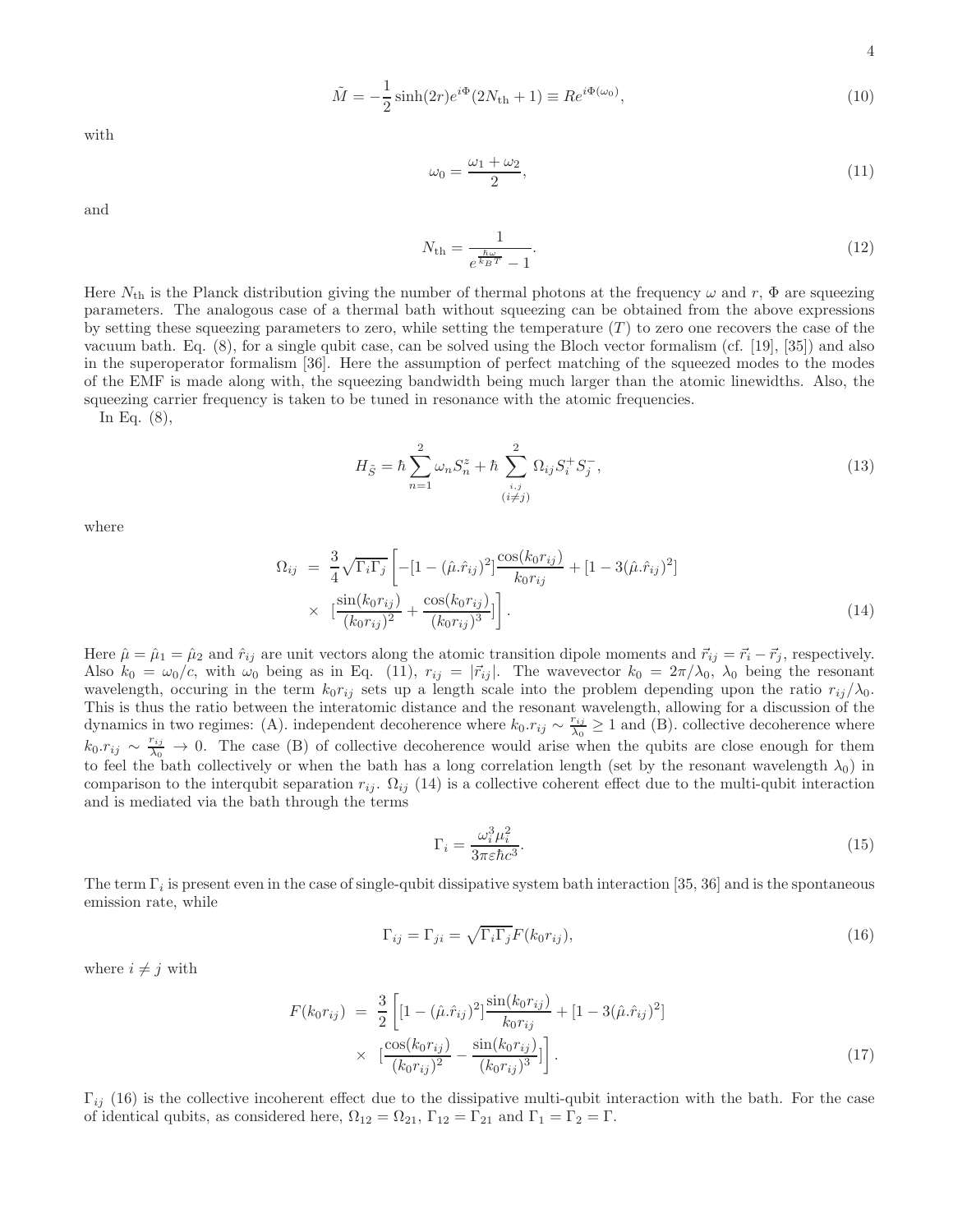# IV. DYNAMICS OF THE TWO-QUBIT DISSIPATIVE INTERACTION WITH A VACUUM AND SQUEEZED THERMAL BATH

Here we present the solutions of the density matrix equation (8) for the case of a two-qubit system interacting with a (A). vacuum bath and (B). squeezed thermal bath. These results will be of use in the investigation of the dynamics of entanglement subsequently.

## A. Vacuum bath

Here we proceed as in [34] and obtain the reduced density matrix from Eq.  $(8)$ , setting T and bath squeezing to zero, and by going over to the dressed state basis, of the collective two-qubit dynamics, obtained from the Hamiltonian  $H_{\tilde{S}}$  (13) as

$$
|g\rangle = |g_1\rangle|g_2\rangle,
$$
  
\n
$$
|s\rangle = \frac{1}{\sqrt{2}}(|e_1\rangle|g_2\rangle + |g_1\rangle|e_2\rangle),
$$
  
\n
$$
|a\rangle = \frac{1}{\sqrt{2}}(|e_1\rangle|g_2\rangle - |g_1\rangle|e_2\rangle),
$$
  
\n
$$
|e\rangle = |e_1\rangle|e_2\rangle,
$$
\n(18)

with the corresponding eigenvalues being  $E_g = -\hbar\omega_0$ ,  $E_s = \hbar\Omega_{12}$ ,  $E_a = -\hbar\Omega_{12}$  and  $E_g = \hbar\omega_0$ . The reduced density matrix in the dressed state basis (18) can be obtained from Eq. (8) as

$$
\frac{d\rho}{dt} = -\frac{i}{\hbar} [H_{as}, \rho] + (\frac{d\rho}{dt})_s + (\frac{d\rho}{dt})_a,\tag{19}
$$

where

$$
H_{as} = \hbar \left[ \omega_0(|e\rangle\langle e| - |g\rangle\langle g|) + \Omega_{12}(|s\rangle\langle s| - |a\rangle\langle a|) \right],\tag{20}
$$

$$
\begin{aligned} (\frac{d\rho}{dt})_s &= -\frac{1}{2} (\Gamma + \Gamma_{12}) \left[ (|e\rangle\langle e| + |s\rangle\langle s|) \rho + \rho(|e\rangle\langle e| + |s\rangle\langle s|) \right] \\ &- 2(|s\rangle\langle e| + |g\rangle\langle s|) \rho(|e\rangle\langle s| + |s\rangle\langle g|) \right], \end{aligned} \tag{21}
$$

and

$$
\left(\frac{d\rho}{dt}\right)_a = -\frac{1}{2}(\Gamma - \Gamma_{12})\left[\left(|e\rangle\langle e| + |a\rangle\langle a|\right)\rho + \rho(|e\rangle\langle e| + |a\rangle\langle a|\right) - 2(|a\rangle\langle e| - |g\rangle\langle a|\right)\rho(|e\rangle\langle a| - |a\rangle\langle g|)\right].\tag{22}
$$

From the dressed state basis (18), it can be seen that the two-qubit problem can be thought of as an equivalent fourlevel system. For the case where  $r_{ij}/\lambda_0 \rightarrow 0$ , i.e., when the interatomic separation is much smaller than the resonant wavelength, constituting the Dicke model [37],  $(d\rho/dt)_a = 0$  and the problem reduces to an effective three-level system. The Eq. (19) can be solved to yield the various density matrix elements as follows:

$$
\rho_{ee}(t) = e^{-2\Gamma t} \rho_{ee}(0),\tag{23}
$$

$$
\rho_{ss}(t) = e^{-(\Gamma + \Gamma_{12})t} \rho_{ss}(0) + \frac{(\Gamma + \Gamma_{12})}{(\Gamma - \Gamma_{12})} (1 - e^{-(\Gamma - \Gamma_{12})t}) e^{-(\Gamma + \Gamma_{12})t} \rho_{ee}(0), \tag{24}
$$

$$
\rho_{aa}(t) = e^{-(\Gamma - \Gamma_{12})t} \rho_{aa}(0) + \frac{(\Gamma - \Gamma_{12})}{(\Gamma + \Gamma_{12})} (1 - e^{-(\Gamma + \Gamma_{12})t}) e^{-(\Gamma - \Gamma_{12})t} \rho_{ee}(0), \tag{25}
$$

$$
\rho_{gg}(t) = \rho_{gg}(0) + (1 - e^{-(\Gamma + \Gamma_{12})t})\rho_{ss}(0) + (1 - e^{-(\Gamma - \Gamma_{12})t})\rho_{aa}(0) \n+ \left[ \frac{(\Gamma + \Gamma_{12})}{2\Gamma} \left\{ 1 - \frac{2}{(\Gamma - \Gamma_{12})} \left[ \frac{(\Gamma + \Gamma_{12})}{2} (1 - e^{-(\Gamma - \Gamma_{12})t}) + \frac{(\Gamma - \Gamma_{12})}{2} \right] e^{-(\Gamma + \Gamma_{12})t} \right\} \n+ \frac{(\Gamma - \Gamma_{12})}{(\Gamma + \Gamma_{12})} \left\{ (1 - e^{-(\Gamma - \Gamma_{12})t}) - \frac{(\Gamma - \Gamma_{12})}{2\Gamma} (1 - e^{-2\Gamma t}) \right\} \right] \rho_{ee}(0).
$$
\n(26)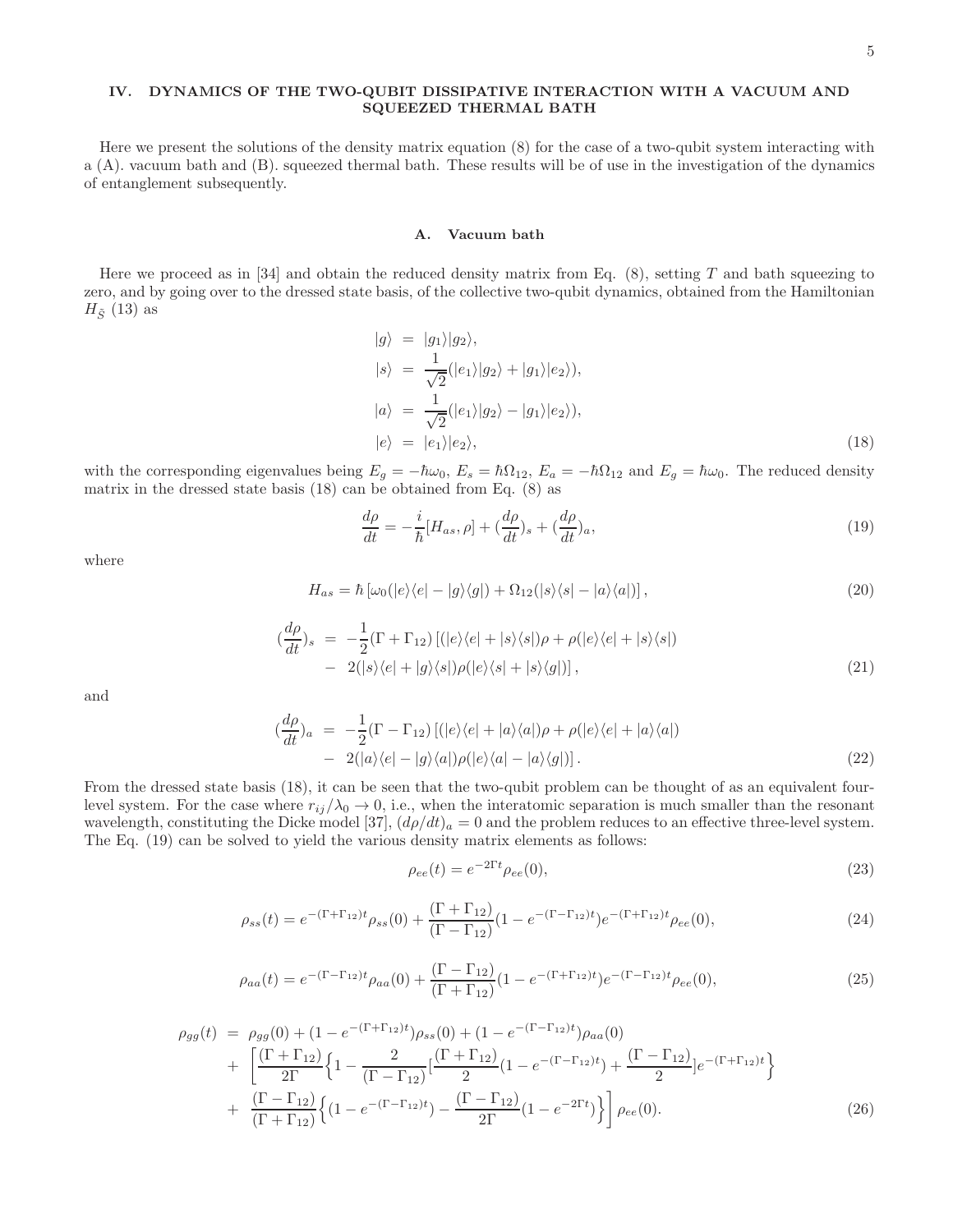The Eqs. (23) to (26) give the dynamics of the population of the two-qubit system interacting with a vacuum bath and  $\rho_{ee}(t) + \rho_{ss}(t) + \rho_{aa}(t) + \rho_{gg}(t) = \rho_{ee}(0) + \rho_{ss}(0) + \rho_{aa}(0) + \rho_{gg}(0)$ . The off- diagonal terms of the density matrix are:

$$
\rho_{es}(t) = e^{-i(\omega_0 - \Omega_{12})t} e^{-\frac{1}{2}(3\Gamma + \Gamma_{12})t} \rho_{es}(0), \n\rho_{se}(t) = \rho_{es}^*(t),
$$
\n(27)

$$
\rho_{eg}(t) = e^{-i2\omega_0 t} e^{-\Gamma t} \rho_{eg}(0),
$$
  
\n
$$
\rho_{ge}(t) = \rho_{eg}^*(t),
$$
\n(28)

$$
\rho_{ea}(t) = e^{-i(\omega_0 + \Omega_{12})t} e^{-\frac{1}{2}(3\Gamma - \Gamma_{12})t} \rho_{ea}(0),
$$
  
\n
$$
\rho_{ae}(t) = \rho_{ea}^*(t),
$$
\n(29)

$$
\rho_{sa}(t) = e^{-i2\Omega_{12}t}e^{-\Gamma t}\rho_{sa}(0), \n\rho_{as}(t) = \rho_{sa}^*(t),
$$
\n(30)

$$
\rho_{ag}(t) = e^{-i(\omega_0 - \Omega_{12})t} e^{-\frac{1}{2}(\Gamma - \Gamma_{12})t} \rho_{ag}(0) - \frac{(\Gamma - \Gamma_{12})}{(\Gamma^2 + 4\Omega_{12}^2)} e^{-i(\omega_0 - \Omega_{12})t}
$$
  
\n
$$
\times e^{-\frac{1}{2}(\Gamma - \Gamma_{12})t} \left[ 2\Omega_{12} e^{-\Gamma t} \sin(2\Omega_{12}t) + \Gamma(1 - e^{-\Gamma t} \cos(2\Omega_{12}t)) \right] \rho_{ea}(0)
$$
  
\n
$$
+ i \frac{(\Gamma - \Gamma_{12})}{(\Gamma^2 + 4\Omega_{12}^2)} e^{-i(\omega_0 - \Omega_{12})t} e^{-\frac{1}{2}(\Gamma - \Gamma_{12})t} \left[ 2\Omega_{12}(1 - e^{-\Gamma t} \cos(2\Omega_{12}t)) \right]
$$
  
\n
$$
- \Gamma e^{-\Gamma t} \sin(2\Omega_{12}t) \rho_{ea}(0),
$$
  
\n
$$
\rho_{ga}(t) = \rho_{ag}^*(t),
$$
\n(31)

$$
\rho_{sg}(t) = e^{-i(\omega_0 + \Omega_{12})t} e^{-\frac{1}{2}(\Gamma + \Gamma_{12})t} \rho_{sg}(0) + \frac{(\Gamma + \Gamma_{12})}{(\Gamma^2 + 4\Omega_{12}^2)} e^{-i(\omega_0 + \Omega_{12})t}
$$
  
\n
$$
\times e^{-\frac{1}{2}(\Gamma + \Gamma_{12})t} \left[ 2\Omega_{12} e^{-\Gamma t} \sin(2\Omega_{12}t) + \Gamma(1 - e^{-\Gamma t} \cos(2\Omega_{12}t)) \right] \rho_{es}(0)
$$
  
\n
$$
+ i \frac{(\Gamma + \Gamma_{12})}{(\Gamma^2 + 4\Omega_{12}^2)} e^{-i(\omega_0 + \Omega_{12})t} e^{-\frac{1}{2}(\Gamma + \Gamma_{12})t} \left[ 2\Omega_{12}(1 - e^{-\Gamma t} \cos(2\Omega_{12}t)) \right]
$$
  
\n
$$
- \Gamma e^{-\Gamma t} \sin(2\Omega_{12}t) \rho_{es}(0),
$$
  
\n
$$
\rho_{gs}(t) = \rho_{sg}^*(t).
$$
  
\n(32)

The sixteen density matrix elements given by Eqs. (23) to (32) completely solve the master equation (19) describing the dynamics of the two-qubit system interacting with the vacuum bath. For the case of the Dicke model, where  $r_{ij}/\lambda_0 \to 0$ , i.e., when the interatomic separation is much smaller than the resonant wavelength,  $(d\rho/dt)_a = 0$  and the solution of the effective three-level system can be extracted out of the above equations. The conditions under which the Dicke model is obtained is analogous to the case of collective decoherence for the case of two-qubit interaction with a bath via a quantum nondemolition interaction (QND) [25]. There it was found that for the case of interaction with a thermal (and also a vacuum) bath, the subspace spanned by  $\{|e_1, g_2\rangle, |g_1, e_2\rangle\}$  is a decoherence-free subspace, implying that the matrix elements  $\rho_{e_1,g_2,e_1,g_2}$ ,  $\rho_{g_1,e_2,g_1,e_2}$   $\rho_{e_1,g_2,g_1,e_2}$  and  $\rho_{g_1,e_2,e_1,g_2}$  remain invariant inspite of the system's interaction with a bath. However, from Eqs. (23)–(32) it is clear that none of the matrix elements is invariant as a function of time, reflecting the greater complexity of the dissipative interaction.

#### B. Squeezed thermal bath

Here we consider the two-qubit dynamics resulting from an interaction with a squeezed thermal bath, i.e., make use of Eq. (8). The equations of the reduced density matrix (8) taken in the two-qubit dressed state basis (18) are not all mutually coupled, but divide into four irreducible blocks A, B, C, D, thereby reducing the task from an evaluation of fifteen coupled linear differential equations to that of a maximum of four coupled equations. Thus we have: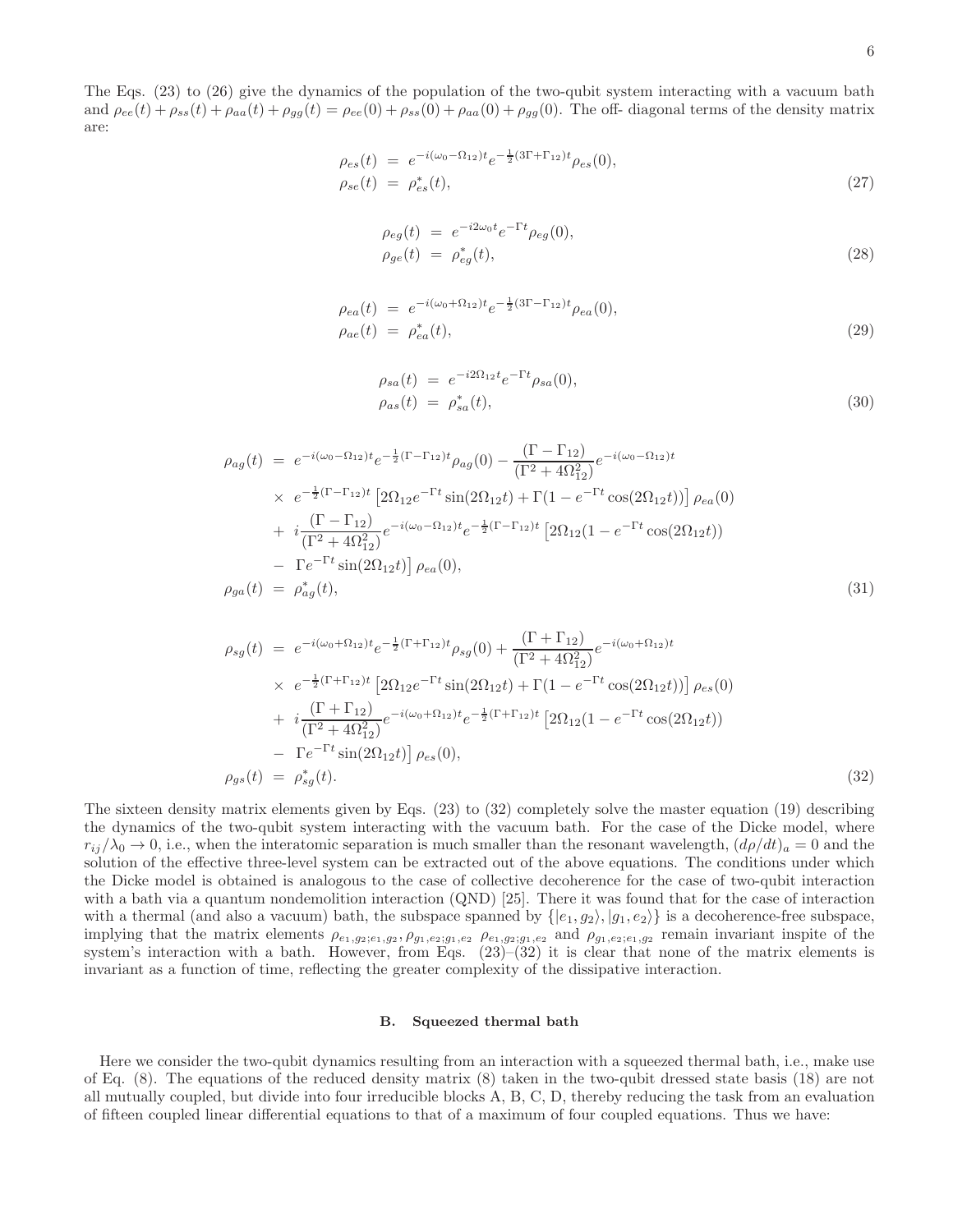$$
\dot{\rho}_{ee}(t) = -2\Gamma(\tilde{N}+1)\rho_{ee}(t) + \tilde{N}\left\{ (\Gamma + \Gamma_{12})\rho_{ss}(t) + (\Gamma - \Gamma_{12})\rho_{aa}(t) \right\} + \Gamma_{12}|\tilde{M}|\rho_{u}(t),
$$
\n
$$
\dot{\rho}_{ss}(t) = -(\Gamma + \Gamma_{12})\left\{ -\tilde{N} + (1+3\tilde{N})\rho_{ss}(t) - \rho_{ee}(t) + \tilde{N}\rho_{aa}(t) + |\tilde{M}|\rho_{u}(t) \right\},
$$
\n
$$
\dot{\rho}_{aa}(t) = (\Gamma - \Gamma_{12})\left\{ \tilde{N} - (1+3\tilde{N})\rho_{aa}(t) + \rho_{ee}(t) - \tilde{N}\rho_{ss}(t) + |\tilde{M}|\rho_{u}(t) \right\},
$$
\n
$$
\dot{\rho}_{u}(t) = 2|\tilde{M}|\Gamma_{12} - 4\omega_{0}|\rho_{ge}|\sin(\Phi + \chi) - (2\tilde{N} + 1)\Gamma\rho_{u} - 2|\tilde{M}|\left\{ (\Gamma + 2\Gamma_{12})\rho_{ss}(t) - (\Gamma - 2\Gamma_{12})\rho_{aa}(t) \right\}.
$$
\n(33)

Here

$$
\rho_u(t) = e^{i\Phi}\rho_{ge}(t) + h.c.,\tag{34}
$$

 $\rho_{ge} = |\rho_{ge}|e^{i\chi}$  and  $\Phi$  is as in Eq. (10). Also  $\rho_{gg}(t) = 1 - \rho_{aa}(t) - \rho_{ss}(t) - \rho_{ee}(t)$ . The Eqs. (33) give the dynamics of the population of the two-qubit system interacting with a squeezed thermal bath while the off-diagonal terms, given by the Blocks B, C and D are:

Block B:

$$
\dot{\rho}_{es}(t) = -i(\omega_0 - \Omega_{12}))\rho_{es}(t) - \frac{1}{2}\Big\{(3\Gamma + \Gamma_{12}) + 2\tilde{N}(2\Gamma + \Gamma_{12})\Big\}\rho_{es}(t) + \tilde{N}(\Gamma + \Gamma_{12})\rho_{sg}(t) \n+ \tilde{M}\Gamma_{12}\rho_{gs}(t) - \tilde{M}(\Gamma + \Gamma_{12})\rho_{se}(t), \n\dot{\rho}_{se}(t) = \dot{\rho}^*{}_{es}(t), \n\dot{\rho}_{gs}(t) = -i(\omega_0 - \Omega_{12}))\rho_{gs}(t) - \frac{1}{2}\Big\{(\Gamma + \Gamma_{12}) + 2\tilde{N}(2\Gamma + \Gamma_{12})\Big\}\rho_{gs}(t) + (1 + \tilde{N})(\Gamma + \Gamma_{12})\rho_{se}(t) \n+ \tilde{M}^*\Gamma_{12}\rho_{es}(t) - \tilde{M}^*(\Gamma + \Gamma_{12})\rho_{sg}(t), \n\dot{\rho}_{sg}(t) = \dot{\rho}^*{}_{gs}(t).
$$
\n(35)

Block C:

$$
\dot{\rho}_{as}(t) = i2\Omega_{12}\rho_{as}(t) - \Gamma(1+2\tilde{N})\rho_{as}(t),
$$
  
\n
$$
\dot{\rho}_{sa}(t) = \dot{\rho}^*_{as}(t).
$$
\n(36)

Block D:

$$
\dot{\rho}_{ea}(t) = -i(\omega_0 + \Omega_{12}))\rho_{ea}(t) - \frac{1}{2}\Big\{(3\Gamma - \Gamma_{12}) + 2\tilde{N}(2\Gamma - \Gamma_{12})\Big\}\rho_{ea}(t) - \tilde{N}(\Gamma - \Gamma_{12})\rho_{ag}(t) \n+ \tilde{M}\Gamma_{12}\rho_{ga}(t) - \tilde{M}(\Gamma - \Gamma_{12})\rho_{ae}(t), \n\dot{\rho}_{ae}(t) = \dot{\rho}^*{}_{ea}(t), \n\dot{\rho}_{ga}(t) = i(\omega_0 - \Omega_{12}))\rho_{ga}(t) - \frac{1}{2}\Big\{(\Gamma - \Gamma_{12}) + 2\tilde{N}(2\Gamma - \Gamma_{12})\Big\}\rho_{ga}(t) - (1 + \tilde{N})(\Gamma - \Gamma_{12})\rho_{ae}(t) \n+ \tilde{M}^*\Gamma_{12}\rho_{ea}(t) - \tilde{M}^*(\Gamma - \Gamma_{12})\rho_{ag}(t), \n\dot{\rho}_{ag}(t) = \dot{\rho}^*{}_{ga}(t).
$$
\n(37)

The Eqs. (36) can be trivially solved to yield

$$
\rho_{as}(t) = e^{[i2\Omega_{12} - \Gamma(1+2\tilde{N})]t} \rho_{as}(0)
$$
  
\n
$$
\rho_{sa}(t) = \rho_{as}^*(t),
$$
\n(38)

while the blocks A, B and D consist of four linear coupled differential equations which can be written in matrix form as:

$$
\dot{P}(t) = -QP(t) + W,\tag{39}
$$

where Q is a time-independent  $4 \times 4$  matrix and  $P(t)$ , W are  $4 \times 1$  column vectors. The Eq. (39) has the general solution

$$
P(t) = (Ve^{-Dt}V^{-1})P(0) + V D^{-1} (1 - e^{-Dt})V^{-1}W.
$$
\n(40)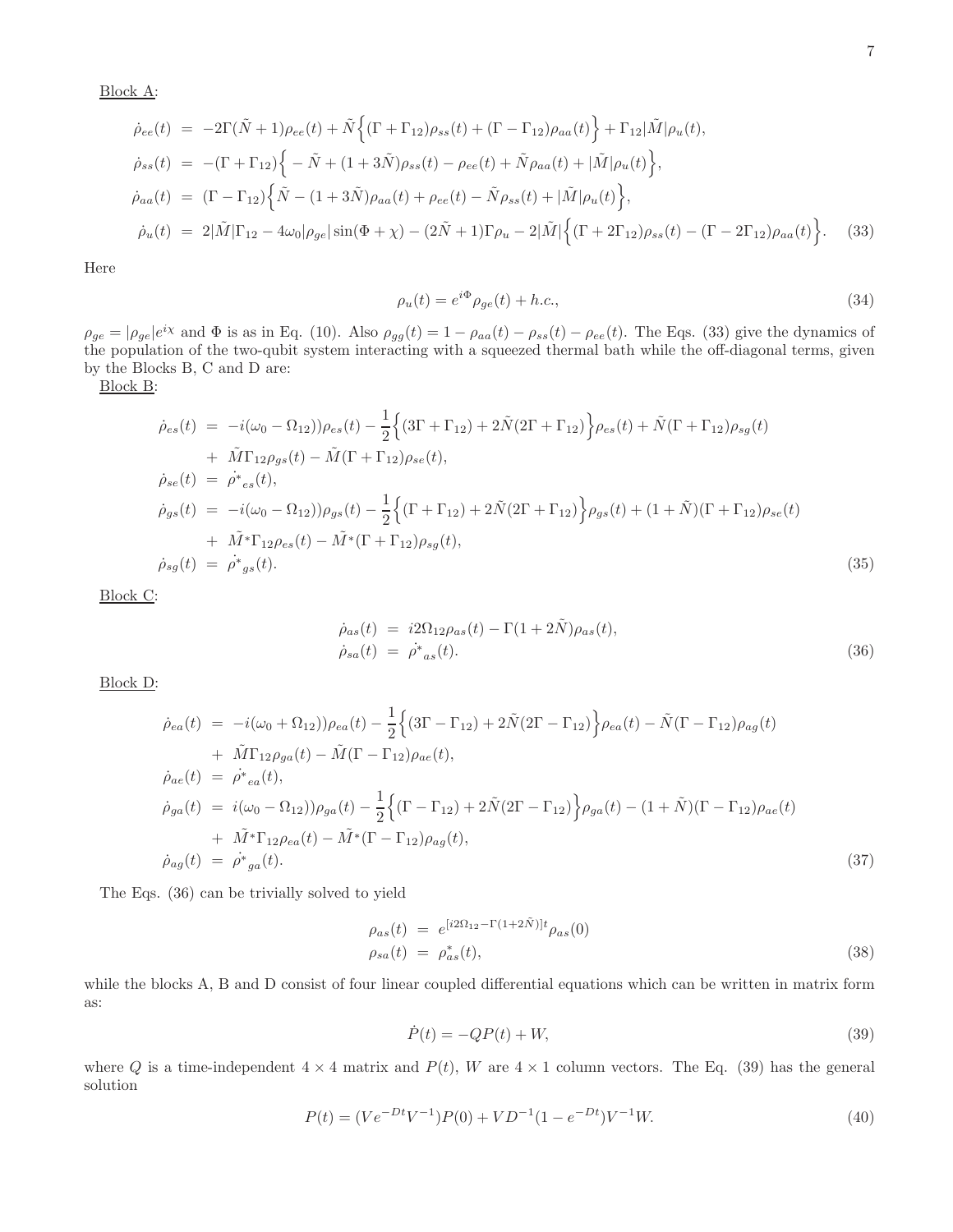8



FIG. 1: Purity as a function of temperature T (in units where  $\hbar \equiv k_B = 1$ ) for (a) the independent decoherence model, where  $r_{ij}/\lambda_0$  (14) is  $\geq 1$  and (b) the collective decoherence model, where  $r_{ij}/\lambda_0$  (14) is  $\approx 0$ . Here with  $r_{12}$  is the inter-qubit distance. The large-dashed, bold and dotted curves correspond to evolution time  $t = 1.0$  and bath squeezing parameter  $(9, 10)$   $r = -0.5$ , 1.0 and 1.5, respectively. Here and in all the subsequent figures, the squeezing parameter  $\Phi$  (10) is set equal to zero. Also  $\omega_0$ (11) and the bath parameter Γ (15), are set equal to 1.0 and 0.05, respectively. All the inter-qubit distances are defined on the scale of the resonant wavelength coming from the wavevector  $k(7)$  as a result of the position dependent couplings of the qubits with the bath. In figure (a) related to the independent decoherence model,  $kr_{12}$  is set equal to 1.5 while in figure (b) related to the collective decoherence model,  $kr_{12}$  is set equal to 0.08.

Here V is the vector composed of the eigenvectors of the matrix  $Q$ , while D is composed of its eigenvalues. We solve Eq.  $(40)$  by numerically obtaining the eigenvalues and eigenvectors of the matrix Q for the Blocks A, B, C, and D.

Figures (1 (a)), (b) depict the behavior of purity, defined here as  $\text{Tr}(\rho^2(t))$  for  $\rho(t)$  as obtained in this subsection for the independent  $(k_0.r_{ij} \neq 0)$  and collective  $(k_0.r_{ij} \rightarrow 0)$  decoherence model, respectively, as a function of temperature T for an evolution time t and bath squeezing  $r(9, 10)$ . In all the figures in this article, we consider the initial state of one qubit in the excited state  $|e_1\rangle$  and the other in the ground state  $|g_2\rangle$ , i.e.,  $|e_1\rangle|g_2\rangle$  and  $\hat{\mu}.\hat{r}_{ij}$  (17) is equal to zero. It can be seen that with the increase in temperature, as also evolution time t and bath squeezing  $r$ , the system becomes more mixed and hence loses its purity.

#### V. ENTANGLEMENT ANALYSIS

In this section, we will study the development of entanglement in the two qubit system, both for the independent as well as the collective decoherence model interacting with a squeezed thermal bath. A well known measure of MSE is the concurrence [28] defined as

$$
C = \max(0, \sqrt{\lambda_1} - \sqrt{\lambda_2} - \sqrt{\lambda_3} - \sqrt{\lambda_4}), \tag{41}
$$

where  $\lambda_i$  are the eigenvalues of the matrix

$$
R = \rho \tilde{\rho},\tag{42}
$$

with  $\tilde{\rho} = \sigma_y \otimes \sigma_y \rho^* \sigma_y \otimes \sigma_y$  and  $\sigma_y$  is the usual Pauli matrix.  $\mathcal{C}$  is zero for unentangled states and one for maximally entangled states. Since the reduced dynamics of the two-qubit system was obtained in the dressed state basis (18), which contains entangled states, in order to remove spurious entanglement coming from the basis, for the entanglement analysis we rotate the density operator back to a separable basis by means of a Hadamard transformation acting in the subspace spanned by  $\{|a\rangle, |s\rangle\}$ , i.e., the tensor sum of a Hadamard in this subspace and an identity operation in the subspace spanned by  $\{|e\rangle, |g\rangle\}$ , i.e.,  $H_{(as)} \oplus I_{(eg)}$ .

Here we study concurrence for the two-qubit system interacting with a squeezed vacuum bath. In figure (2) concurrence is plotted for the initial state  $|e_1\rangle|g_2\rangle$  for both the independent as well as collective dynamics. Figure (3) depicts the behavior of concurrence for the same initial state with respect to the inter-qubit distance  $r_{12}$ . It is clearly seen that the buildup of entanglement is greater for the collective dynamics when compared to the independent one.

Now we take up the issue of entanglement from the perspective of the PDF as in Eq.  $(3)$ . In figures  $(4 \text{ (a)})$ and (b), we plot the weights  $\omega_1$ ,  $\omega_2$ ,  $\omega_3$  and  $\omega_4$  (3) of the entanglement densities of the projection operators of the various subspaces which span the two qubit Hilbert space with respect to the evolution time t for the independent and collective decoherence models, respectively, for the case of an interaction with an unsqueezed vacuum bath. Since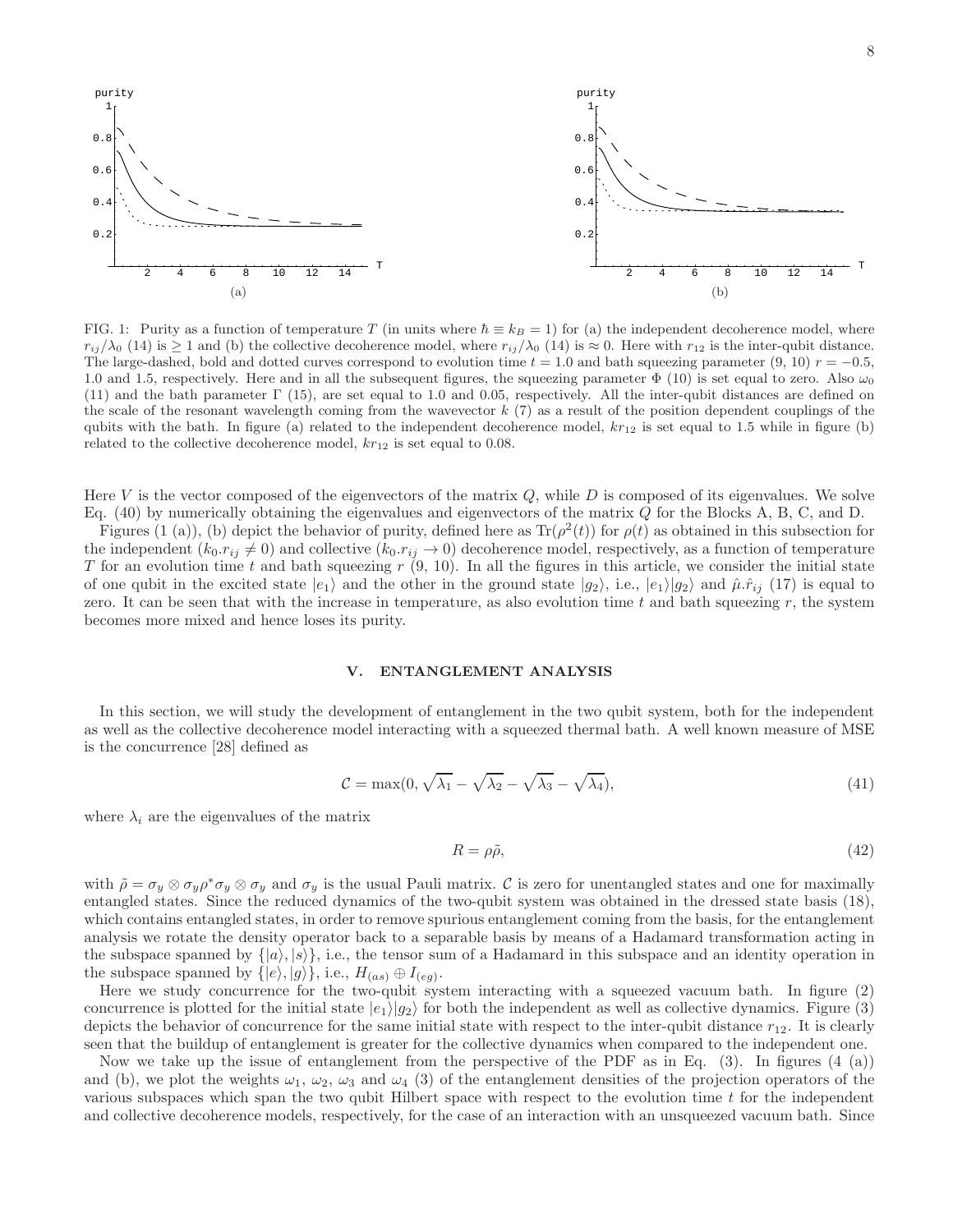

FIG. 2: Concurrence C (41) as a function of time of evolution t. Figure (a) deals with the case of vacuum bath  $(T = r = 0)$ , while figure (b) considers concurrence in the two-qubit system interacting with a squeezed thermal bath, for a temperature  $T = 1$  and and bath squeezing parameter r  $(9, 10)$  equal to 0.1. In both the figures the bold curve depicts the collective decoherence model  $(kr_{12} = 0.05)$ , while the dashed curve represents the independent decoherence model  $(kr_{12} = 1.1)$ . In figure (b) for the given settings, the concurrence for the independent decoherence model is negligible and is thus not seen.



FIG. 3: Concurrence C (41) with respect to inter-qubit distance  $r_{12}$ . Figure (a) deals with the case of vacuum bath  $(T = r = 0)$ , while figure (b) considers concurrence in the two-qubit system interacting with a squeezed thermal bath, for  $T = 1$ , evolution time  $t = 1$  and bath squeezing parameter  $r(9, 10)$  equal to 0.1. In figure (a) the oscillatory behavior of concurrence is stronger in the collective decoherence regime, in comparison with the independent decoherence regime  $(kr_{12} \geq 1)$ . In figure (b), the effect of finite bath squeezing and  $T$  has the effect of diminishing the concurrence to a great extent in comparison to the vacuum bath case. Here the concurrence for the independent decoherence regime is negligible, in agreement with the previous figure.

 $\omega_1$  is the weight of the one dimensional projection, representing a pure state, and  $\omega_4$  that of the maximally mixed state with  $\omega_2$  and  $\omega_3$  being intermediary, these plots depict the variation in the contribution of the various subspaces to the entanglement of the two-qubit system as  $t$  increases. From the figures it can be seen that in the case of the independent decoherence model, as depicted in figure  $(4 \text{ (a)}),$  the weight  $\omega_2$  dominates the other weights and remains almost constant, while the remaining weights are much lower and their increase is very small compared to it. This is in contrast to the collective decoherence model, wherein we find the weight  $\omega_1$  decreases while  $\omega_2$  increases with time. Since the weight  $\omega_1$  is indicative of pure state entanglement, it is evident from the figures that the entanglement content in the collective decoherence model is higher than that in the independent decoherence model. Also since the weight  $\omega_2$ , representing the weight of the two-dimensional projection operator corresponding to the PDF  $\mathcal{P}_2(\mathcal{E})$ , has a rich entanglement structure, we come to the conclusion that for the case of the two-qubit interaction with a vacuum bath, the entanglement is preserved in the system for a long time. In both the figures, the weight  $\omega_4$ , indicative of a completely mixed state, is negligible over the time range considered.

In figures (5 (a)) and (b), we plot the weights  $\omega_1$ ,  $\omega_2$ ,  $\omega_3$  and  $\omega_4$  (3) of the entanglement densities of the projection operators of the various subspaces which span the two qubit Hilbert space with respect to  $T$  for the independent and collective decoherence models, respectively. These plots thus depict the variation in the contribution of the various subspaces to the entanglement of the two qubit system as T increases. From figure  $(5 \n(b))$ , we can see that in the collective decoherence regime, the weight  $\omega_1$  initially falls and then stabilizes around a finite value while  $\omega_4$  rises, but remains well below the value of  $\omega_1$ , indicating that for the collective decoherence model, under the given settings, the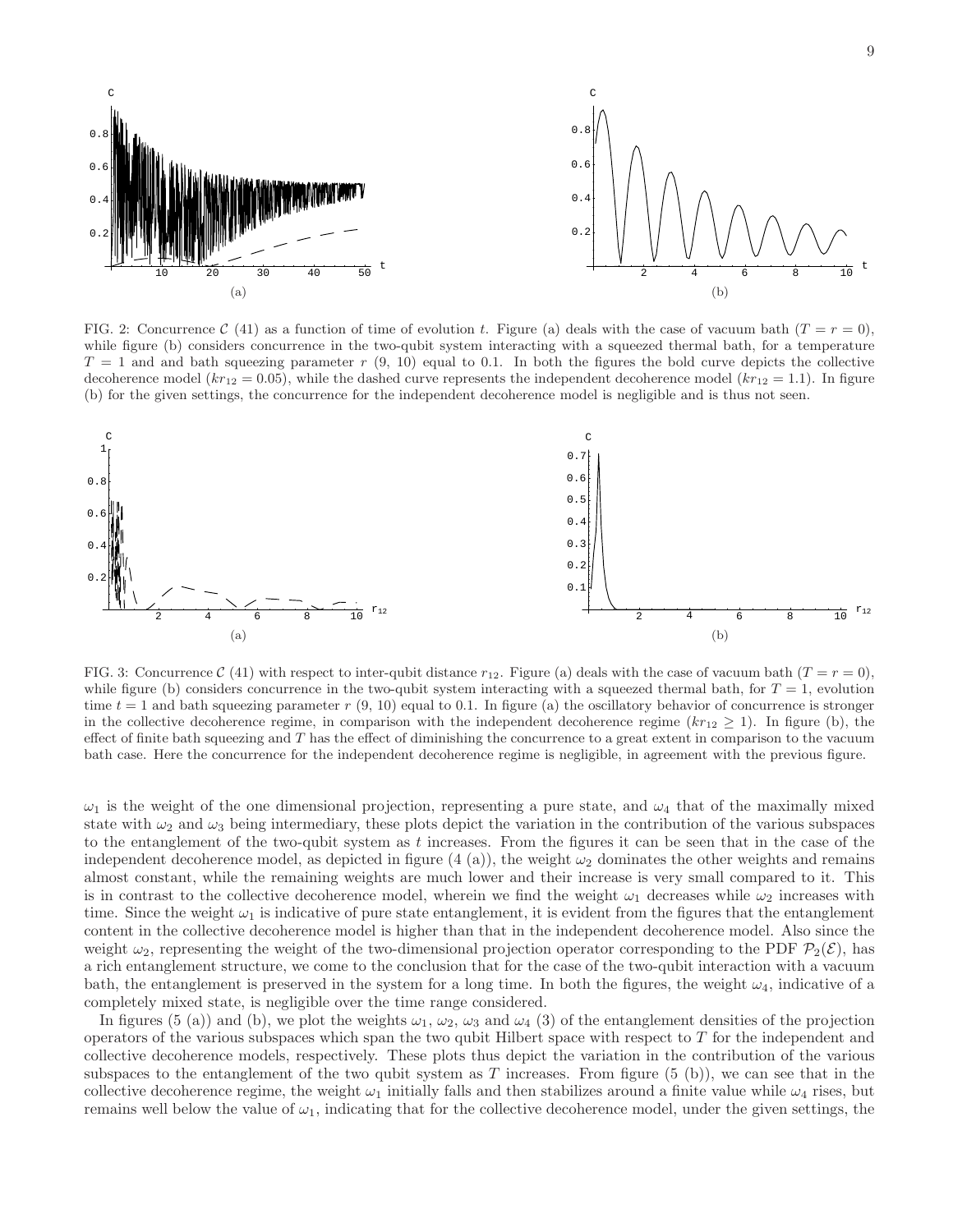

FIG. 4: The weights  $(3)$  as a function of evolution time t, for the case of an interaction with an unsqueezed vacuum bath. Figure (a) refers to the independent decoherence model, with  $kr_{12} = 1.5$  and (b) the collective decoherence model, with  $kr_{12} = 0.08$ . In both the figures, the bold curve corresponds to the weight  $\omega_1$ , while the large-dashed, small-dashed and dotted curves correspond to the weights  $\omega_2$ ,  $\omega_3$  and  $\omega_4$ , respectively. In both the figures, the weight  $\omega_4$  is negligible and hence is not seen.



FIG. 5: The weights  $(3)$  as a function of temperature T, for the case of an interaction with a squeezed thermal bath for an evolution time  $t = 5$  and bath squeezing parameter r  $(9, 10)$  equal to 0.5. Figure (a) refers to the independent decoherence model, with  $kr_{12} = 1.5$  and (b) the collective decoherence model, with  $kr_{12} = 0.08$ . In both the figures, the bold curve corresponds to the weight  $\omega_1$ , while the large-dashed, small-dashed and dotted curves correspond to the weights  $\omega_2$ ,  $\omega_3$  and  $\omega_4$ , respectively.

system maintains a finite value of entanglement. This feature is not observed in the figure (5 (a)), where for the same settings,  $\omega_1$  decreases to zero, while  $\omega_4$  rises, thereby indicating a loss of purity and destruction of entanglement.

As explained in Section II, the characterization of MSE for a two-qubit system involves the density function of four projection operators,  $\Pi_1$ ,  $\Pi_2$ ,  $\Pi_3$ ,  $\Pi_4$ , corresponding to one, two, three, and four dimensional projections, respectively. These will be represented here as  $\mathcal{P}_1(\mathcal{E}), \mathcal{P}_2(\mathcal{E}), \mathcal{P}_3(\mathcal{E})$  and  $\mathcal{P}_4(\mathcal{E}),$  respectively. As also discussed above,  $\mathcal{P}_4(\mathcal{E})$  would be universal for the two-qubit density matrices and would involve the Harr measure on  $SU(4)$  [38]. This is depicted in figure (6) and is common to all the two-qubit PDF of entanglement.

Now we consider the  $\mathcal{P}_2(\mathcal{E})$  and  $\mathcal{P}_3(\mathcal{E})$  density functions for some representative states of the two qubit system, both for the independent as well as collective decoherence models. This enables us to compare the entanglement in the respective subspaces of the system Hilbert space. We also plot the full entanglement density function curve  $\mathcal{P}(\mathcal{E})$ with respect to the entanglement  $\mathcal{E}$ , at a particular time t. This will enable us to look at the contribution to the entanglement from the different projections.

Figures (7 (a)) and (b) depict the behavior of the density function  $\mathcal{P}_2(\mathcal{E})$  for the bath evolution time  $t = 5.0$ and  $T = 0$  for the independent and collective decoherence models, respectively. For these conditions, the value of concurrence (41) is 0.17 for the case of the independent decoherence model and 0.42 for the collective model, depicting the greater entanglement content in the later compared to the former. This is also borne out by these figures. As shown in [31], the concurrence for a two dimensional projection is  $\mathcal{C}_{\Pi_2} = (\mathcal{E}_{max}-\mathcal{E}_{cusp})/2$ . From the figures (7), it can be seen that the value of  $C_{\Pi_2}$  is greater for the case of figure (7(b)) when compared to that of figure (7(a)). In all the figures related to the probability density functions of entanglement for the two-qubit system interacting with an unsqueezed vacuum bath, for the independent decoherence model,  $kr_{12}$  is set equal to 1.5, while for the collective decoherence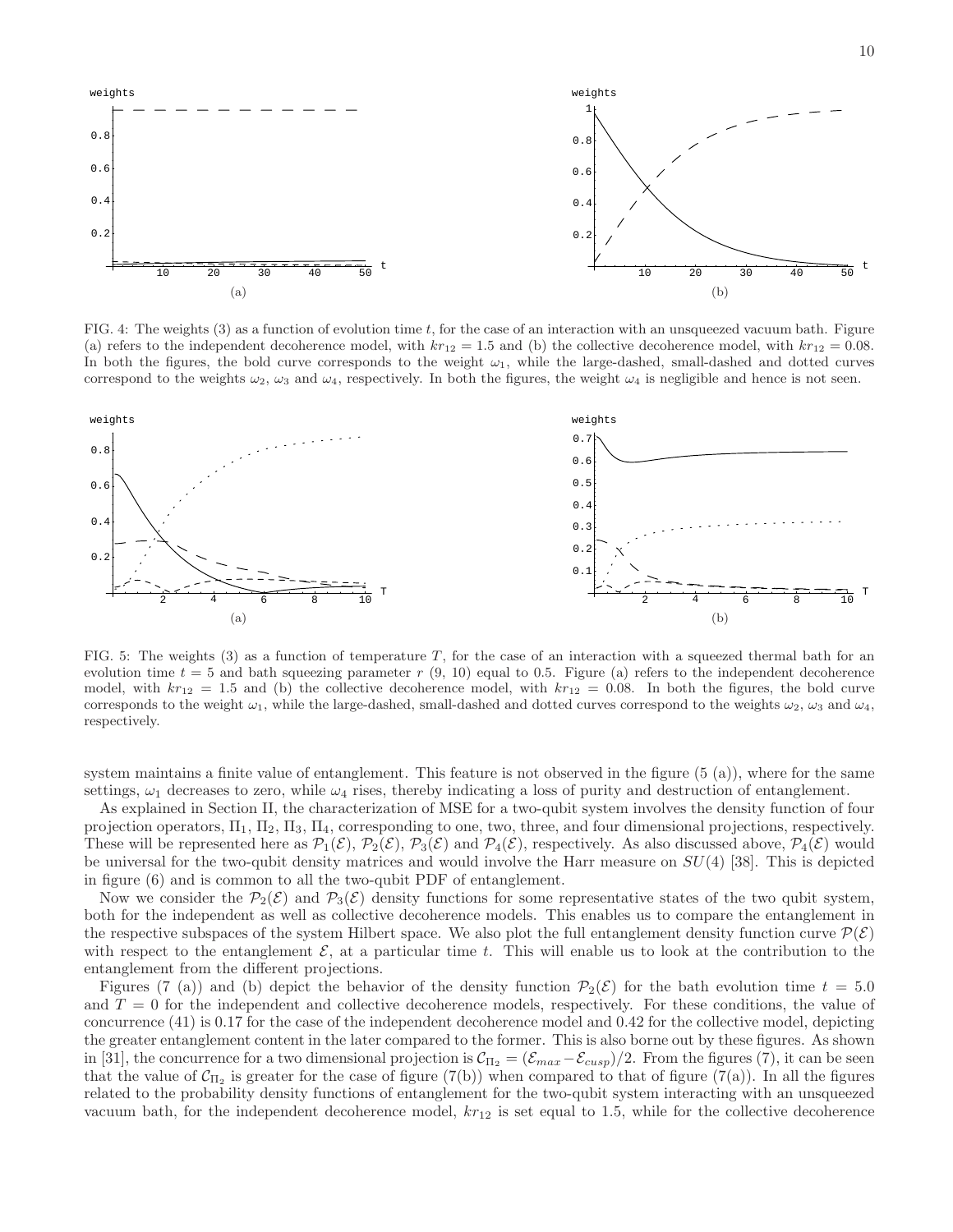

FIG. 6: The PDF for the four dimensional projection spanning the full Hilbert space  $\mathcal{H}(\Pi_4)$ .

model,  $kr_{12}$  is set equal to 0.07. For the two-qubit interaction with a squeezed thermal bath, the independent decoherence model is parametrized as above, while for the collective decoherence model,  $kr_{12}$  is set equal to 0.08. Figures (8 (a)) and (b) exhibit the entanglement density function  $P_3(\mathcal{E})$  while the figures (9 (a)) and (b) illustrate the behavior of the full density function  $\mathcal{P}(\mathcal{E})$  for the independent and collective decoherence models, respectively and for the same parameters as above. The full entanglement density function is obtained by a weighted sum over all the contributions of the projection operators from the different subspaces (3). Here and in all the subsequent figures for the full PDF, the contribution from the one dimensional projection  $\Pi_1$ , which is a delta function, is represented by a line of height equal to its weight (3) and the point on the absicca is determined by its corresponding entanglement. The figures (9 (a)) and (b) depict the rich entanglement structure present in the two-qubit system interacting with an unsqueezed vacuum bath. While the contribution in the figure  $(9 \text{ (a)}),$  for the independent decoherence model, comes primarily from the two dimesional projection, that for the collective decoherence model, as in figure (9 (b)), comes from the one and two dimensional projections with the one dimensional projection being the dominant contributor. Since the one dimensional projection represents the pure state entanglement extant in the system, this clearly shows the greater entanglement content in the collective decoherence regime as compared to the independent one. The figures (10 (a)) and (b) show the behavior of the full density function  $\mathcal{P}(\mathcal{E})$  for the independent and collective decoherence models, respectively, for the bath evolution time  $t = 20.0$  and  $T = 0$ . For these parameters, the value of concurrence (41) is 0.32 for the case of the independent decoherence model and 0.54 for the collective model, depicting the greater entanglement content in the later compared to the former. By a comparison with the earlier case for an evolution time  $t = 5$ , is brought out the point that with time there is a build up of entanglement in the two-qubit system. The system is still possessed of a rich entanglement structure. For the independent decoherence model, the principal contribution still comes from the two dimensional contribution but in the collective decoherence regime, in contrast to the earlier case, the principal contribution has now shifted from the one to the two dimensional projection, thereby showing that the system gets more mixed with the passage of time.

We now consider the nature of entanglement in the two-qubit system when it interacts with a squeezed thermal bath. Figures (11 (a)) and (b) depict the behavior of the entanglement density function  $\mathcal{P}_2(\mathcal{E})$  for the evolution time  $t = 1, T = 10$  and bath squeezing parameter (9, 10)  $r = 0.5$  for the independent and collective decoherence models, respectively. For these conditions, the value of concurrence (41) is 0, indicating a complete depletion of entanglement. This is partially borne out by the fact that for this case  $\mathcal{C}_{\Pi_2} \approx 0$ . However, as seen from the figures (12 (a)) and (b) and also from the figures (13 (a)) and (b), the system still exhibits a rich entanglement structure. In figure (12 (a)), the parameter  $\mathcal{E}_\perp$  is  $\approx 0.48$  while it is  $\approx 0.98$  for the collective model as in (12 (b)). Since  $\mathcal{E}_\perp$  is evaluated from the state perpendicular to the third non-separable basis in the canonical basis of a three dimensional projection [31], this clearly brings out the greater entanglement content in the collective model as compared to the independent case. In figure (13 (a)), the contribution to the full entanglement density for the independent model comes from the one, two and four dimensional projections with an approximately equal contribution from the one and four dimensional projections while in figure (13 (b)), the contribution to the full entanglement density for the collective model comes from the one and four dimensional projections with the contribution from the one dimensional projection being the dominant one. Since the contribution from the one dimensional projection is an indicator of pure state entanglement in the system, this clearly brings out the entanglement content in the system, under the given conditions, even though concurrence is zero. Also the greater weight carried by the one dimensional projection in the collective model in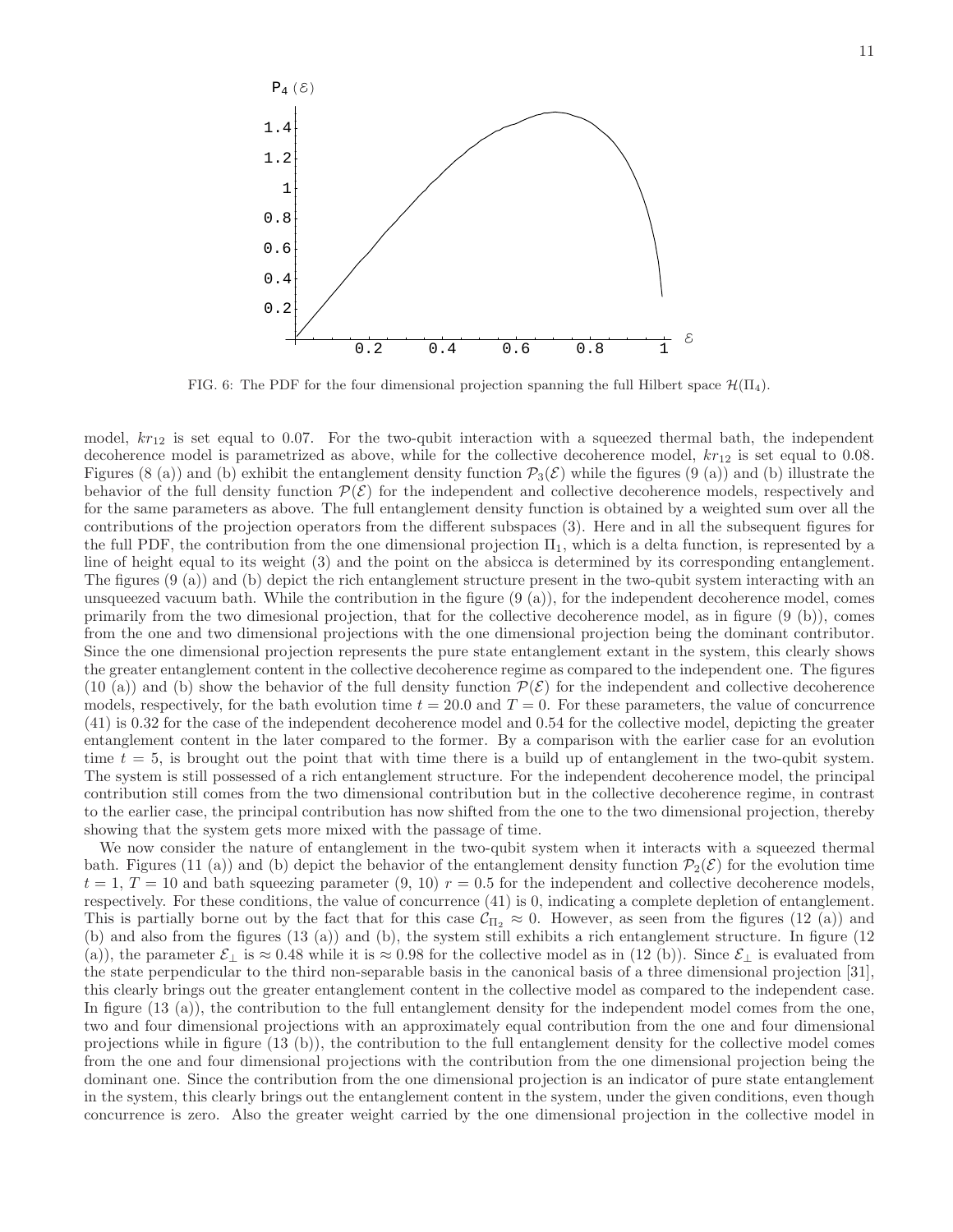

FIG. 7: The density function  $\mathcal{P}_2(\mathcal{E})$  with respect to the entanglement  $\mathcal{E}$  for an evolution time  $t = 5.0$ ,  $T = 0.0$  and bath squeezing parameter r equal to 0. Figure (a) refers to the independent decoherence model and (b) to the collective decoherence model.

comparison with the independent one, brings out the greater entanglement content in the former.

Figures (14 (a)) and (b) illustrate the full entanglement density for the evolution time  $t = 1, T = 10$  and bath squeezing parameter  $(9, 10)$   $r = 1.0$  for the independent and collective decoherence models, respectively. For these conditions, the value of concurrence (41) is zero. However, the system still exhibits an entanglement structure, especially in the collective decoherence regime as seen in the figure  $(14 \text{ (b)})$  where the one, three and four dimensional projections contribute with the principal contribution coming from the one dimensional projection, thereby indicating the presence of pure state entanglement in the system. The corresponding case for the independent model, as in figure (14 (a)), has its principal contribution coming from the four dimensional projection representing a maximally mixed state. This clearly shows the richer entanglement content in the collective model in comparison to the independent one. Figures (15 (a)) and (b) illustrate the full entanglement density, for the same conditions as above but with zero bath squeezing, for the independent and collective decoherence models, respectively. The entanglement in the system is seen to be greater for this case when compared to the previous cases with finite bath squeezing. The value of concurrence (41) is zero for the independent model, while it is 0.17 for the collective one, bringing out the greater entanglement content in the later in comparison with the former. This is also borne out by the entanglement density function, where the contribution to the full density function from the one dimensional projection (indicative of pure state entanglement) is greater in the collective model when compared to the independent one. Also, in this case of interaction with an unsqueezed thermal bath, the full entanglement density function for the independent decoherence model exhibits greater entanglement when compared to the corresponding case of interaction with a squeezed thermal bath. This seems to indicate that for the two-qubit system, a finite bath squeezing is detrimental to the development of entanglement. Finally in figures (16 (a)) and (b) is depicted the full entanglement density for the evolution time  $t = 5$ ,  $T = 10$  and bath squeezing parameter (9, 10)  $r = 0.5$  for the independent and collective decoherence models, respectively. As expected, with the increase in the exposure to the environment, indicated by the greater evolution time, the system becomes more mixed and hence loses entanglement. This is borne out by the fact that for these conditions, the value of concurrence (41) is zero. However, for the collective decoherence model, as shown in figure (16 (b)), the full density function has contributions coming from the one and four dimensional projections, with the weight carried by the one dimensional projection greater than that by the four dimensional one bringing out the fact that pure state entanglement is still extant in the system under the given conditions. However, for the independent decoherence model, as in figure (16 (a)), the principal contribution to the full entanglement density function comes from the four dimensional projection, indicating that the system is tending towards a maximally mixed state, thereby losing its entanglement.

Thus we see that when compared to the interaction with a bath at  $T = 0$ , the finite T bath is detrimental to the generation of entanglement between the two-qubit system. An interesting connection of this can be made with the work presented in [39], where the authors connected frustration with interaction strength and ground-state entanglement. They defined frustration as the non-commutativity of the local Hamiltonian (consisting of the single body terms) with the interaction Hamiltonian and argued that with the increase in interaction, ground-state entanglement in the system would increase. The case of dissipative  $S - R$  interaction with  $[H_S, H_{SR}] \neq 0$  would suggest a frustrated system in this nomenclature. For the interaction of the two-qubit system with a vacuum bath, entanglement is seen to rise with increase in the influence of the environment qualitatively agreeing with the above work. Finally entanglement would vanish because as a result of decoherence, the system would lose its quantum coherence and tend towards the classical regime.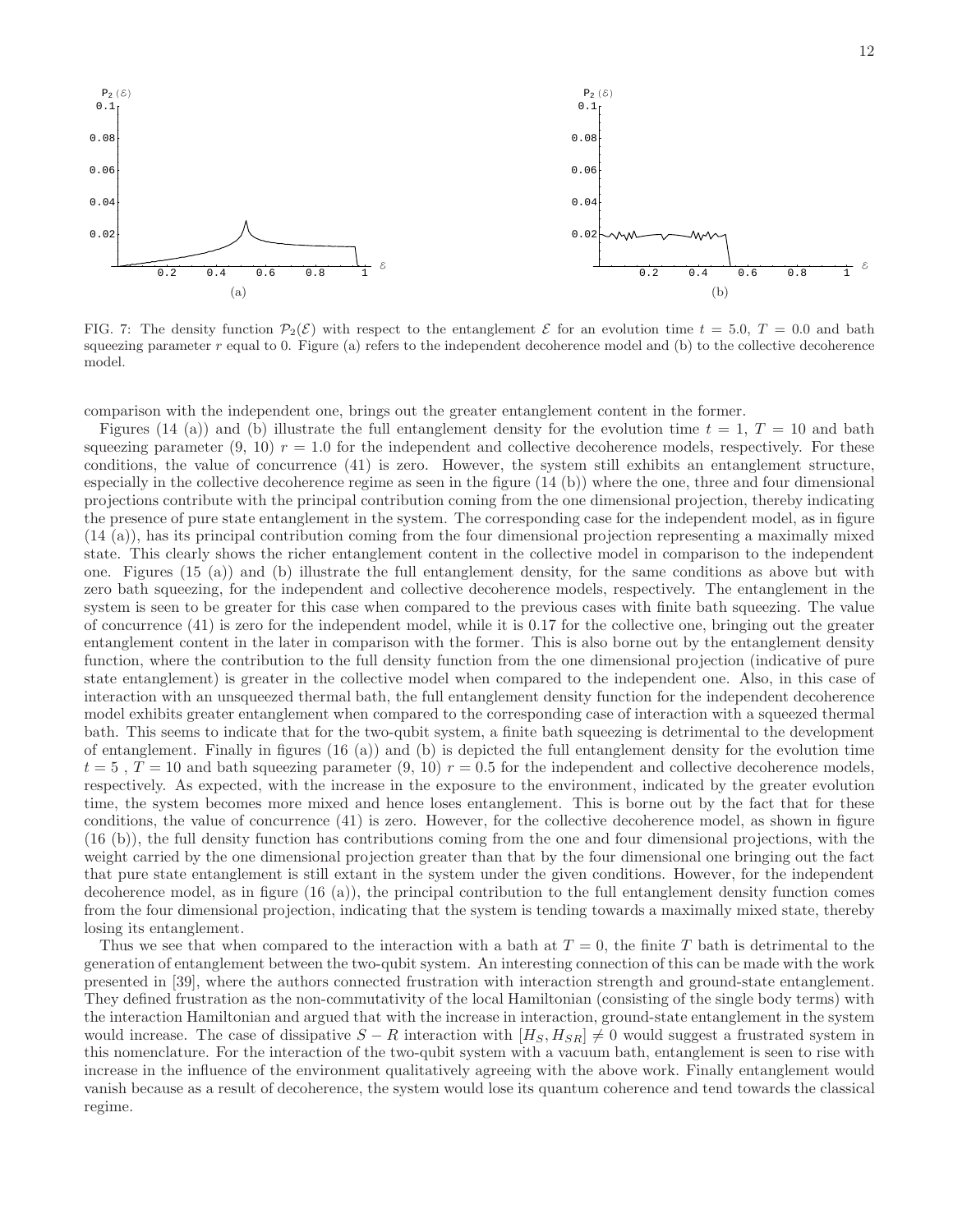

FIG. 8: The density function  $\mathcal{P}_3(\mathcal{E})$  with respect to the entanglement  $\mathcal E$  for an evolution time  $t = 5.0$ , and zero T and bath squeezing. Figure (a) refers to the independent decoherence model and (b) to the collective decoherence model.



FIG. 9: The full density function  $\mathcal{P}(\mathcal{E})$  (3) with respect to the entanglement  $\mathcal{E}$  for an evolution time  $t = 5.0$ , and zero T and bath squeezing. Figure (a) refers to the independent decoherence model and (b) to the collective decoherence model.

## VI. AN APPLICATION TO QUANTUM COMMUNICATION: QUANTUM REPEATERS

The technique of entanglement purification [32] can be adapted for quantum communication over long distances, the key idea behind a *quantum repeater* [33]. The efficiency of quantum communication over long distances is reduced due to the effect of noise, which can be considered as a natural open system effect. For distances much longer than the coherence length of a noisy quantum channel, the fidelity of transmission is usually so low that standard purification methods are not applicable. In a quantum repeater set-up, the channel is divided into shorter segments that are



FIG. 10: The full density function  $\mathcal{P}(\mathcal{E})$  (3) with respect to the entanglement  $\mathcal{E}$  for an evolution time  $t = 20.0$ , and zero T and bath squeezing. Figure (a) refers to the independent decoherence model and (b) to the collective decoherence model.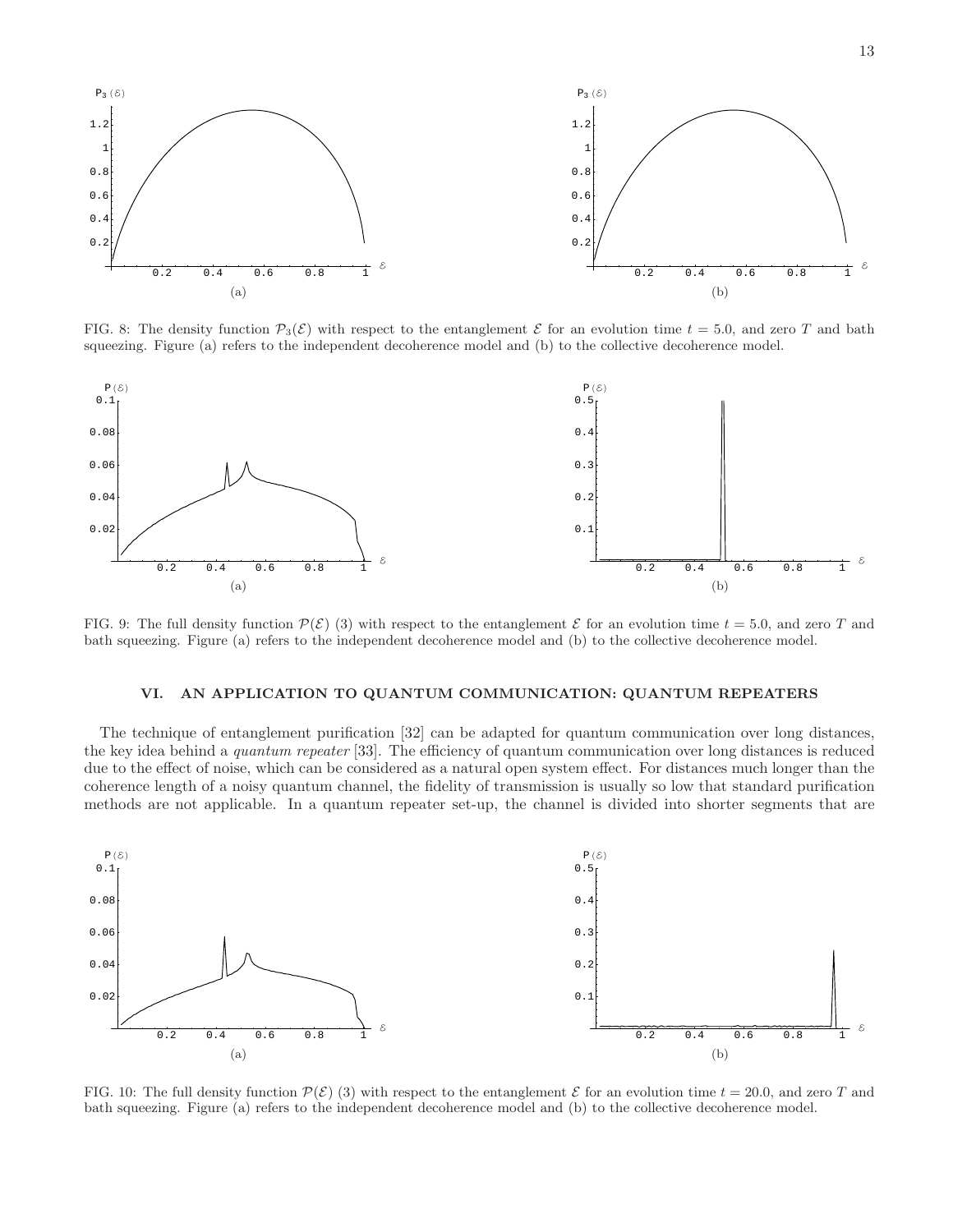

FIG. 11: The density function  $\mathcal{P}_2(\mathcal{E})$  with respect to the entanglement  $\mathcal{E}$  for an evolution time  $t = 1.0$ ,  $T = 10.0$  and bath squeezing parameter  $r$  equal to 0.5. Figure (a) refers to the independent decoherence model and (b) to the collective decoherence model.



FIG. 12: The density function  $\mathcal{P}_3(\mathcal{E})$  with respect to the entanglement  $\mathcal{E}$  for an evolution time  $t = 1.0$ ,  $T = 10.0$  and bath squeezing parameter  $r$  equal to 0.5. Figure (a) refers to the independent decoherence model and (b) to the collective decoherence model.

purified separately and then connected by the method of entanglement swapping. This method can be much more efficient than schemes based on quantum error correction, as it makes explicit use of two-way classical communication. The quantum repeater system allows entanglement purification over arbitrary long channels and tolerates errors on the percent level. It requires a polynomial overhead in time, and an overhead in local resources that grows only logarithmically with the length of the channel.

We consider the effect of noise, introduced by imperfect local operations that constitute the protocols of entanglement swapping and purification , on such a compound channel, and how it can be kept below a certain threshold. The noise process studied is the one obtained from the two-qubit reduced dynamics via a dissipative system-reservoir interaction, studied above, instead of the depolarizing noise considered in [33]. Here we treat this problem in a simplified fashion, and study the applicability and efficiency of entanglement purification protocols in the situation of imperfect local operations. A treatment of partial teleportation of entanglement, conceptually equivalent to quantum entanglement swapping, in a noisy environment was made in [40].

A quantum repeater involves the two tasks of entanglement swapping, involving Bell-state measurements, and entanglement purification, involving CNOT gates. The Bell-state measurement may be equivalently replaced by a CNOT followed by a projective single-qubit measurement. In entanglement swapping, two distant parties initially not sharing entanglement with each other, but sharing entanglement separately with a third party, become entangled by virtue of a multi-partite measurement by the third party on the latter's two halves of entanglement. Entanglement purification involves two parties employing local operations and classical communication (LOCC) to improve the fidelity F of Einstein-Podolsky-Rosen (EPR) pairs they share, with respect to a maximally entangled state. The local operations involve two-qubit gates such as the CNOT operation, followed by single qubit measurement, and a possible discarding of an EPR pair. Provided  $F > 0.5$ , and at the cost of losing shared (impure) entanglement, the two parties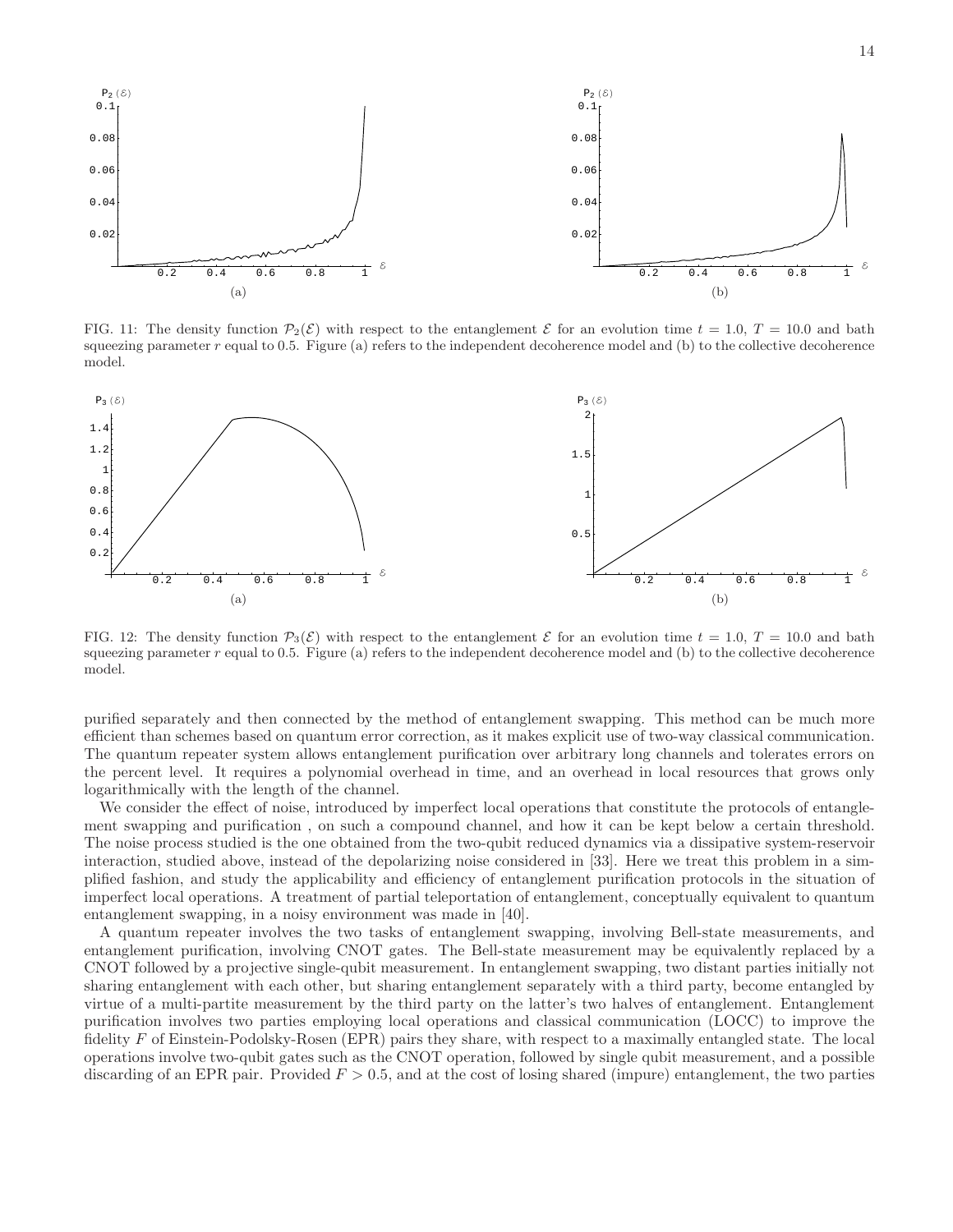

FIG. 13: The full density function  $\mathcal{P}(\mathcal{E})$  (3) with respect to the entanglement  $\mathcal{E}$  for an evolution time  $t = 1, T = 10.0$  and bath squeezing parameter  $r$  equal to 0.5. Figure (a) refers to the independent decoherence model and (b) to the collective decoherence model.



FIG. 14: The full density function  $\mathcal{P}(\mathcal{E})$  (3) with respect to the entanglement  $\mathcal{E}$  for an evolution time  $t = 1, T = 10.0$  and bath squeezing parameter  $r$  equal to 1.0. Figure (a) refers to the independent decoherence model and (b) to the collective decoherence model.

can increase the fidelity of the remaining shared entanglement to

$$
F' = \frac{F^2 + [(1 - F)/3]^2}{F^2 + [2F(1 - F)/3] + (5/9)(1 - F)^2},\tag{43}
$$

where  $F$  and  $F'$  are, respectively, the input and output fidelities of the entanglement purification protocol proposed by Bennett et al. [32].

In the simplified scenario considered here, the output of the noisy CNOT is taken to be a mixed separable state, in place of a pure separable state that is obtained in the noiseless case. As a further simplification, in order to faciliate an easy connection with the purification protocol due to Bennett et al., this mixed state is assumed to be of the form:

$$
\rho(F) = F^2 | \uparrow, \downarrow\rangle \langle \uparrow, \downarrow | + (1 - F^2) | \downarrow, \uparrow\rangle \langle \downarrow, \uparrow |,
$$
\n(44)

where  $|\uparrow\rangle$   $(|\downarrow\rangle) \equiv |\frac{1}{2}\rangle$   $(|-\frac{1}{2}\rangle)$ . Thus,  $\rho(F)$  is a mixture in the two dimensional space spanned by  $\{|\uparrow,\downarrow\rangle,|\downarrow,\uparrow\rangle\},$ parametrized by fidelity F, given by  $\sqrt{\langle \uparrow, \downarrow | \rho(F) | \uparrow, \downarrow \rangle}$ . The state  $\rho(F)$  is then the input to the purification protocol, whereby we obtain the output fidelity  $F'$  as a function of  $F$ .

We depict in figures (17 (a)) and (b) the modified 'purification loop', obtained by subjecting the noiseless loop to the above model of noise for the independent and collective decoherence regimes, respectively. In both figures we find that noise degrades the performance of the purification protocol. To evaluate its performance, it may be compared with the noiseless case, given by the dot-dashed curve in both figures. That this curve lies above the  $F = F'$  line in the closed range [0.5, 1] implies that fidelities above the minimum value  $F_{\text{min}} = 0.5$  can be corrected to the maximum value  $F_{\text{max}} = 1$  by repeated application of purification. The degrading effect of noise can be seen in two ways: it introduces an off-set, whereby an input of  $F = 1$  does not yield the same output; it restricts  $F_{\text{max}}$  to values less than 1.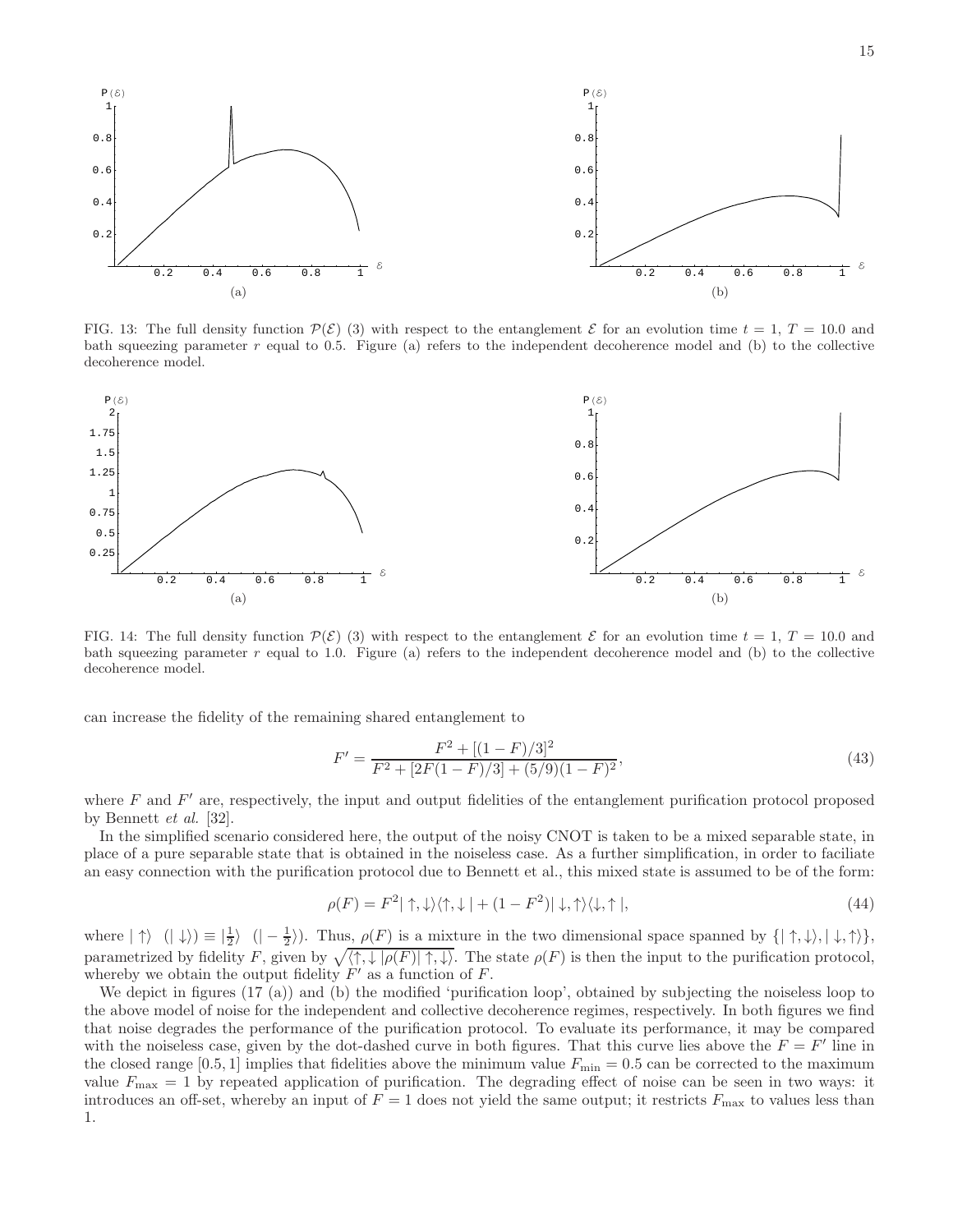

FIG. 15: The full density function  $\mathcal{P}(\mathcal{E})$  (3) with respect to the entanglement  $\mathcal{E}$  for an evolution time  $t = 1, T = 10.0$  and bath squeezing parameter  $r$  equal to 0, i.e, we consider here an unsqueezed thermal bath. Figure (a) refers to the independent decoherence model and (b) to the collective decoherence model.



FIG. 16: The full density function  $\mathcal{P}(\mathcal{E})$  (3) with respect to the entanglement  $\mathcal{E}$  for an evolution time  $t = 5$ ,  $T = 10.0$  and bath squeezing parameter r equal to 0.5. Figure (a) refers to the independent decoherence model and (b) to the collective decoherence model.

In figure (17 (a)), comparison of the small and large dashed curves shows that increasing bath exposure time degrades the fidelity by suppressing  $F_{\text{max}}$  (the point where a curve cuts the  $F = F'$  line from above) and increasing the off-set at  $F = 1$ . Although figure (17 (b)) similarly shows the expected off-set due to noise, the surprising feature is that the curves for  $t = 3$  and  $t = 20$  show a slight *lowering* of output fidelity with increasing input fidelity. The matter is compounded by noting that at an intermediate time  $(t = 14)$ , as depicted by the large-dash-dot curve, the function  $F'(F)$  is monotonously *increasing*. This may be attributed to the fact that entanglement generated due to interaction with the bath shows a strong oscillatory behavior, as seen from figure (2) for the collective regime.

### VII. CONCLUSIONS

Here we have analyzed the dynamics of entanglement in a two-qubit system interacting with its environment, taken to be in a general squeezed thermal state, via a dissipative  $S - R$  interaction. The analysis of the mixed state entanglement has been made using a measure involving a probability density function (PDF).

The position dependent coupling of the qubits with the bath enabled a natural division of the dynamics into an independent and collective decoherence regime, where in the independent decoherence regime the qubits interact via localized  $S - R$  interactions, while in the collective regime the qubits are close enough to feel the bath collectively. The reduced dynamics revealed that in this case of dissipative  $S - R$  interaction, there is no decoherence-free subspace in contrast to that of a QND  $S - R$  interaction [25]. This can be understood in the following manner. As shown in [25], the two-qubit QND reduced dynamics obeys the relation  $\rho_{ab}(t) = \mathcal{L}_{ab}(t)\rho_{ab}(0)$ , with the non-trivial aspect of the dynamics being that  $\mathcal L$  represents, not a matrix, but a two-dimensional array, with the multiplication done element-wise. This gets translated into the spin-flip symmetry obeyed by the reduced dynamics. The emergence of a decoherence-free subspace could be attributed to the non-trivial symmetry obeyed by the system. An absence of a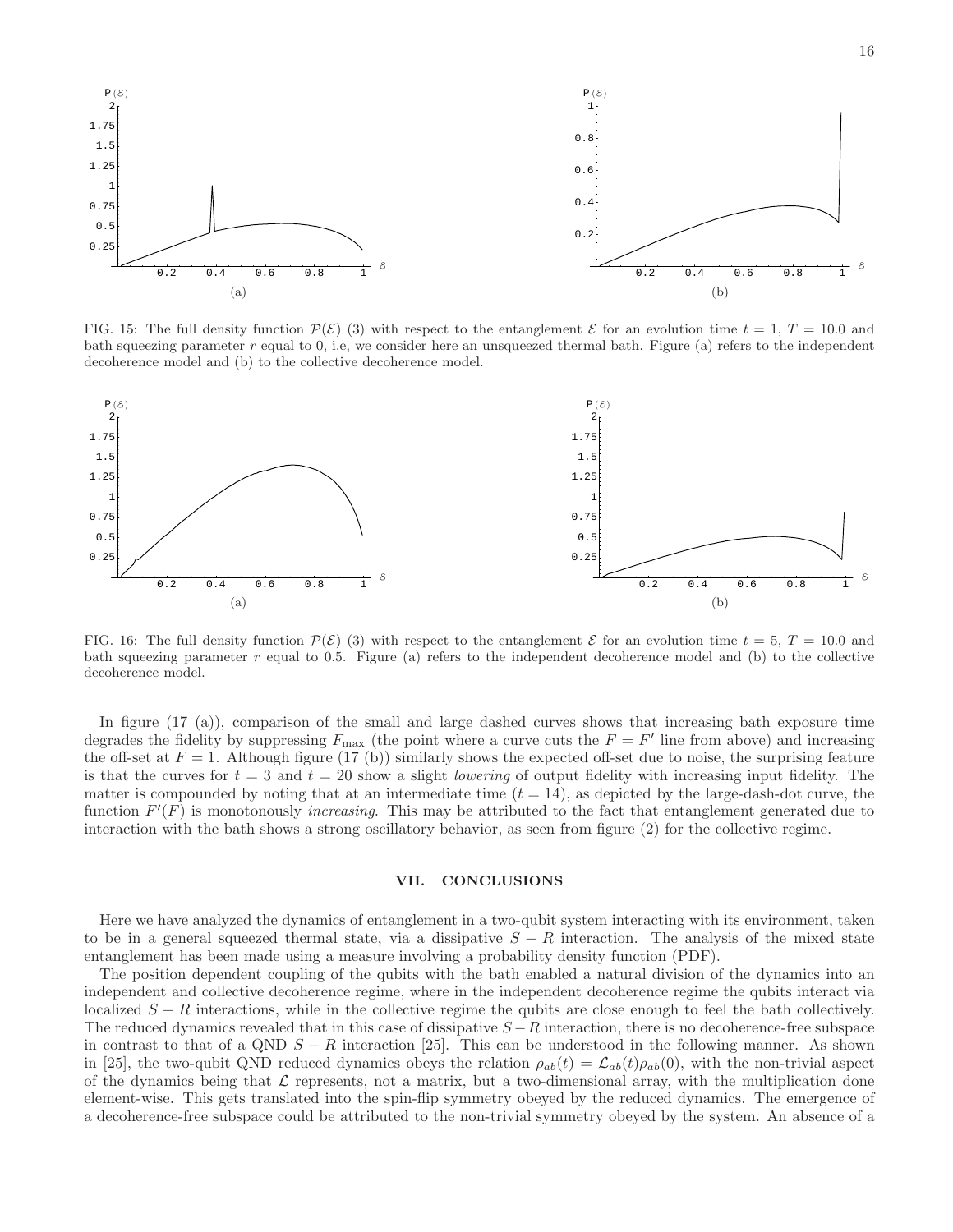

FIG. 17: Purification loop for connecting and purifying EPR pairs. The noisy channel is modelled as a two-qubit dissipative interaction with an unsqueezed vacuum bath in the independent  $(kr_{ab} \ge 1)$  (plot (a)) and collective  $(kr_{ab} \ll 1)$  (plot (b)) decoherence regime, with the input state given by  $\rho(F)$  in Eq. (44). The bold line is the  $F = F'$  plot, the small and large dashed curves represent  $t = 3$  and  $t = 10$ , respectively, while the dot-dashed curve is due to the noiseless Bennett et al. protocol. In (b), the larger dash-dot curve and the dotted curves represent, respectively,  $t = 14$  and  $t = 20$ , respectively.

decoherence-free subspace in the present case of dissipative interaction could be due to the lack of such a symmetry in the reduced dynamics.

We studied the entanglement in the two-qubit system for different bath parameters, for both vacuum as well as a bath at finite T and squeezing and used the measure of mixed state entanglement involving a PDF as well as concurrence. It clearly emerged that entanglement generation is more efficient in the case of interaction with a bath at zero T than at finite T. It also appears that in this case of two-qubit dissipative  $S - R$  interaction, presence of finite bath squeezing does not help in entanglement generation. This is in contrast to expectations from the single-qubit dissipative interaction [36] where it was observed that for some bath parameters, the process of decoherence could be slowed down resulting in the preservation of quantum coherence for a longer time. It would be pertinent to point out here an interesting work [41] where the authors studied in detail the evolution of entanglement between two oscillators coupled to the same environment. There the oscillator system was assumed to start from a general two-mode Gaussian state, which includes the two-mode squeezed state. Entanglement in the final state was considered as a resource whose origin could be the quantum resource available in the system, viz. squeezing in the initial oscillator system. It was shown that under certain regimes of the squeezing parameter, the environment could be used as a resource to extract entanglement, thereby highlighting the importance of squeezing in the study of entanglement generation. The work presented here differs from that in [41], apart from the obvious difference in the system (here a two-qubit system), in that the evolution considered here is Markovian while that in [41] is that of quantum Brownian motion which is essentially non-Markovian. Also, here the squeezing originated from the bath while that in [41] was in the initial system state. It would be of interest to extend the work presented here to have a better understanding of the impact of squeezing, a natural resource, on the dynamic evolution of entanglement.

The entanglement analysis via the PDF showed an advantage over concurrence, specially in the case of mixed state entanglement due to interaction with a finite T bath. While concurrence was zero for most of the cases considered, the PDF revealed the structure of entanglement still present in the two-qubit system bringing out the statistical and geometrical nature of the measure. Finally we made an application of the dissipative two-qubit reduced dynamics to a simplified model of a quantum repeater, which can be adapted for quantum communication over long distances. Thus this work along with [25] makes a detailed study of the dynamics of two-qubit entanglement in the presence of generic, purely dephasing as well as dissipative, open quantum system effects.

#### Acknowledgments

We wish to thank Shanthanu Bhardwaj for numerical help.

<sup>[1]</sup> W. H. Louisell, Quantum Statistical Properties of Radiation (John Wiley and Sons, 1973).

<sup>[2]</sup> A. O. Caldeira and A. J. Leggett, Physica A 121, 587 (1983).